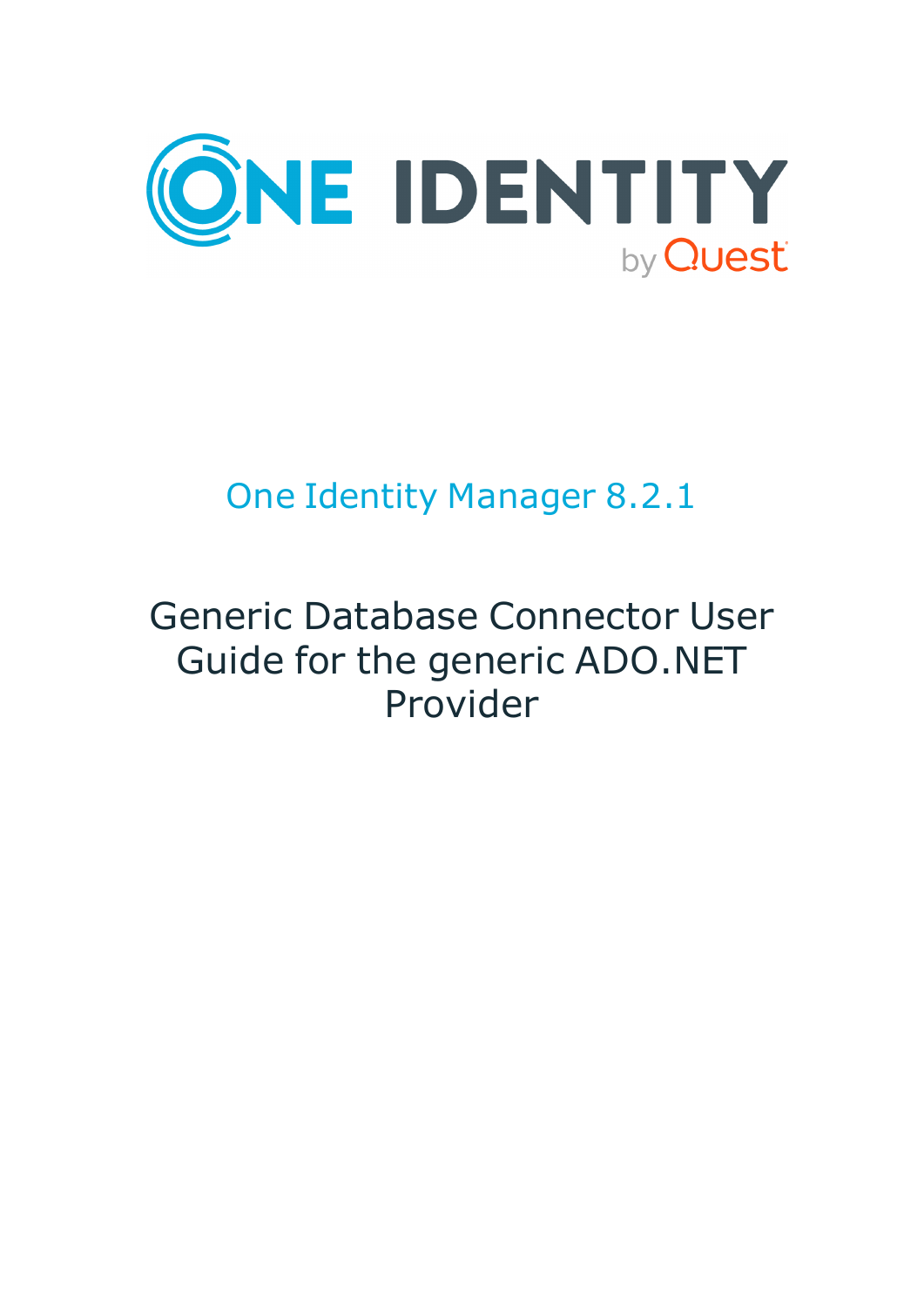#### **Copyright 2022 One Identity LLC.**

#### **ALL RIGHTS RESERVED.**

This guide contains proprietary information protected by copyright. The software described in this guide is furnished under a software license or nondisclosure agreement. This software may be used or copied only in accordance with the terms of the applicable agreement. No part of this guide may be reproduced or transmitted in any form or by any means, electronic or mechanical, including photocopying and recording for any purpose other than the purchaser's personal use without the written permission of One Identity LLC .

The information in this document is provided in connection with One Identity products. No license, express or implied, by estoppel or otherwise, to any intellectual property right is granted by this document or in connection with the sale of One Identity LLC products. EXCEPT AS SET FORTH IN THE TERMS AND CONDITIONS AS SPECIFIED IN THE LICENSE AGREEMENT FOR THIS PRODUCT, ONE IDENTITY ASSUMES NO LIABILITY WHATSOEVER AND DISCLAIMS ANY EXPRESS, IMPLIED OR STATUTORY WARRANTY RELATING TO ITS PRODUCTS INCLUDING, BUT NOT LIMITED TO, THE IMPLIED WARRANTY OF MERCHANTABILITY, FITNESS FOR A PARTICULAR PURPOSE, OR NON-INFRINGEMENT. IN NO EVENT SHALL ONE IDENTITY BE LIABLE FOR ANY DIRECT, INDIRECT, CONSEQUENTIAL, PUNITIVE, SPECIAL OR INCIDENTAL DAMAGES (INCLUDING, WITHOUT LIMITATION, DAMAGES FOR LOSS OF PROFITS, BUSINESS INTERRUPTION OR LOSS OF INFORMATION) ARISING OUT OF THE USE OR INABILITY TO USE THIS DOCUMENT, EVEN IF ONE IDENTITY HAS BEEN ADVISED OF THE POSSIBILITY OF SUCH DAMAGES. One Identity makes no representations or warranties with respect to the accuracy or completeness of the contents of this document and reserves the right to make changes to specifications and product descriptions at any time without notice. One Identity does not make any commitment to update the information contained in this document.

If you have any questions regarding your potential use of this material, contact:

One Identity LLC. Attn: LEGAL Dept 4 Polaris Way Aliso Viejo, CA 92656

Refer to our Web site ([http://www.OneIdentity.com](http://www.oneidentity.com/)) for regional and international office information.

#### **Patents**

One Identity is proud of our advanced technology. Patents and pending patents may apply to this product. For the most current information about applicable patents for this product, please visit our website at [http://www.OneIdentity.com/legal/patents.aspx](http://www.oneidentity.com/legal/patents.aspx).

#### **Trademarks**

One Identity and the One Identity logo are trademarks and registered trademarks of One Identity LLC. in the U.S.A. and other countries. For a complete list of One Identity trademarks, please visit our website at [www.OneIdentity.com/legal](http://www.oneidentity.com/legal). All other trademarks are the property of their respective owners.

#### **Legend**

- **WARNING: A WARNING icon highlights a potential risk of bodily injury or property damage, for which industry-standard safety precautions are advised. This icon is often associated with electrical hazards related to hardware.**
- **CAUTION: A CAUTION icon indicates potential damage to hardware or loss of data if** A **instructions are not followed.**

One Identity Manager Generic Database Connector User Guide for the generic ADO.NET Provider Updated - 27 April 2022, 02:25 Version - 8.2.1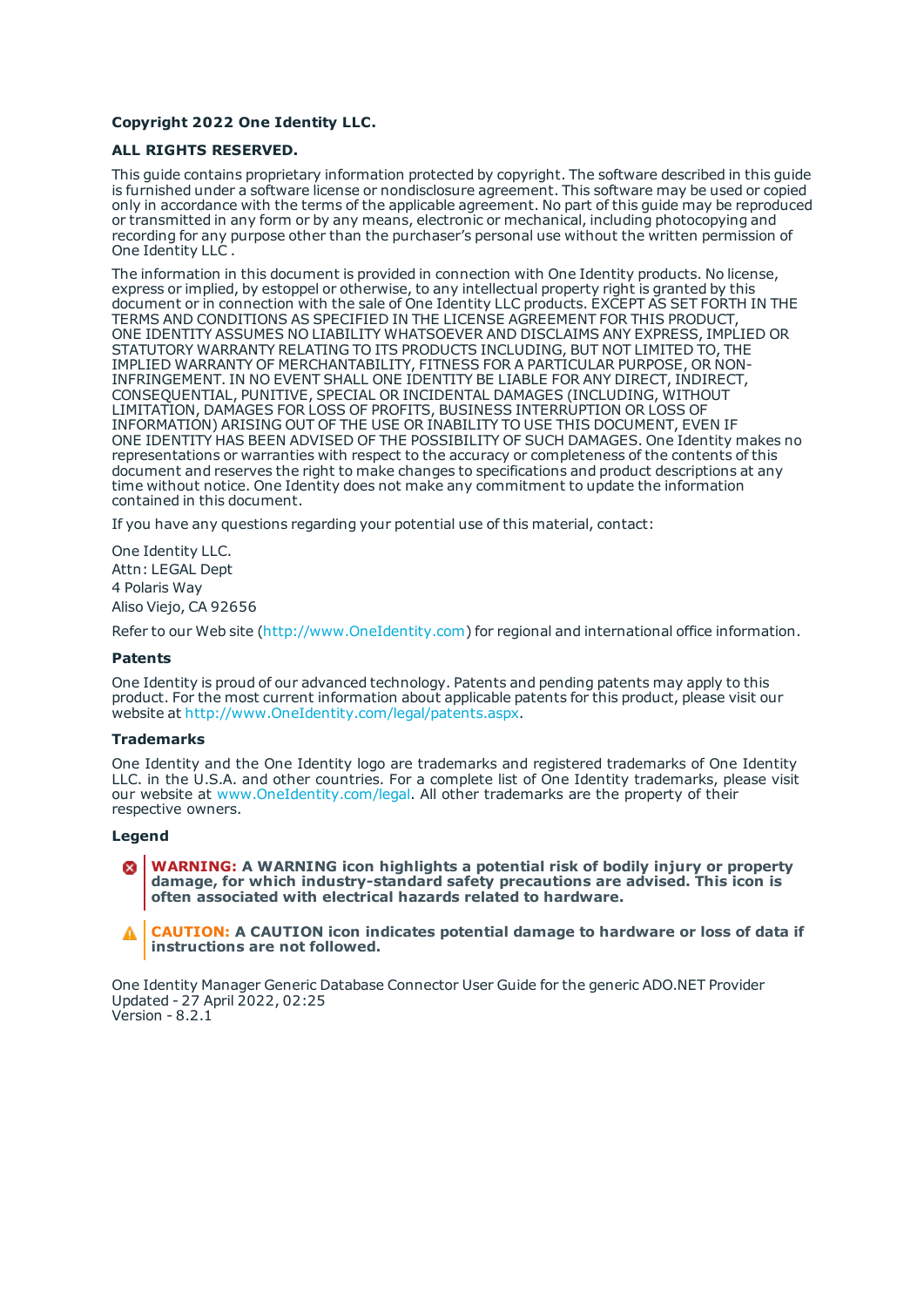## **Contents**

| Generic database connector for the generic ADO.NET provider  4 |  |
|----------------------------------------------------------------|--|
|                                                                |  |
|                                                                |  |
|                                                                |  |
|                                                                |  |
|                                                                |  |
|                                                                |  |
|                                                                |  |
|                                                                |  |
|                                                                |  |
|                                                                |  |
|                                                                |  |
|                                                                |  |
|                                                                |  |
|                                                                |  |
|                                                                |  |
|                                                                |  |
|                                                                |  |
|                                                                |  |
|                                                                |  |
|                                                                |  |
|                                                                |  |

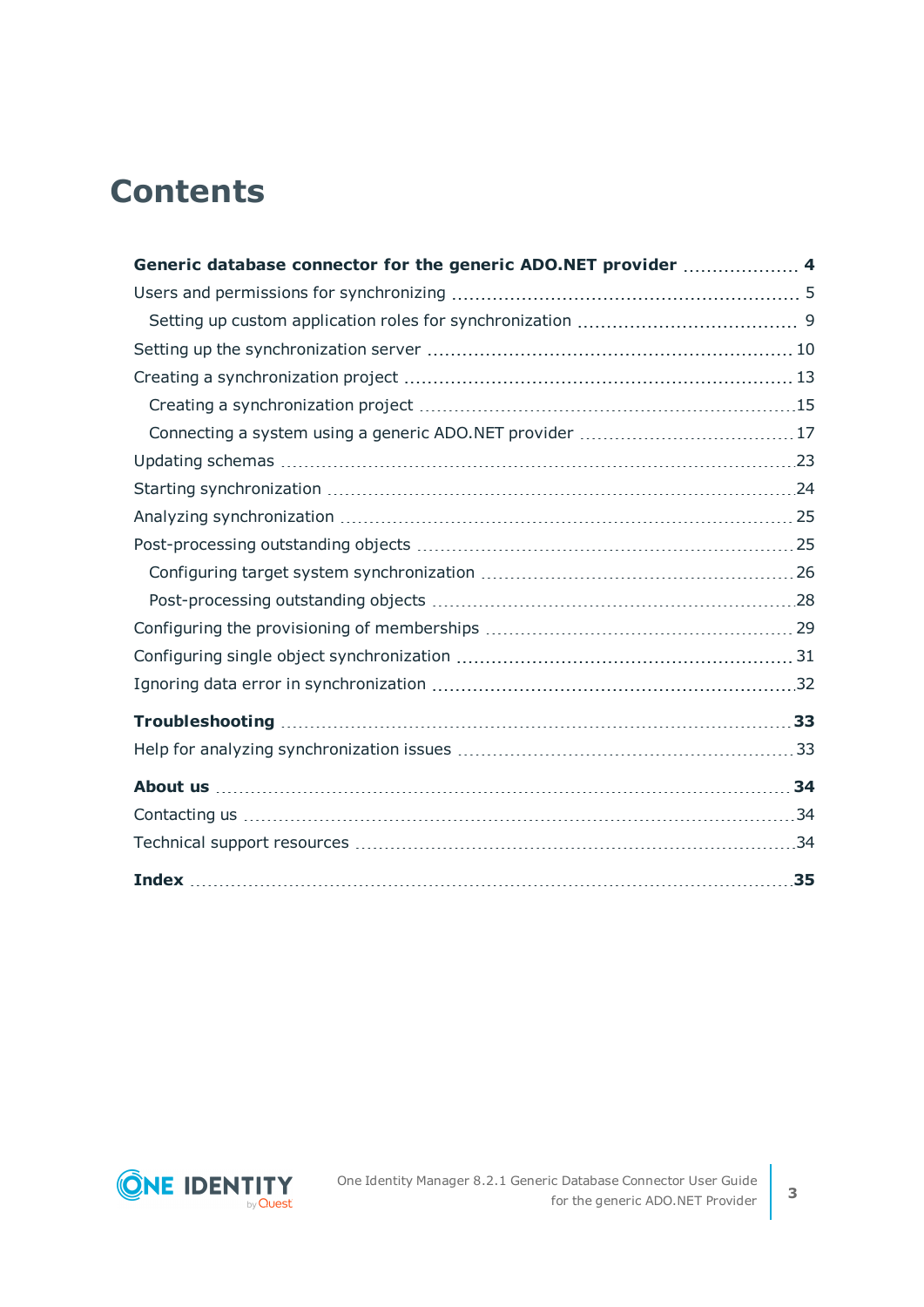# <span id="page-3-0"></span>**Generic database connector for the generic ADO.NET provider**

With this generic database connector, you can synchronize external databases with the One Identity Manager database. One Identity Manager supports different database system connections. You can also connect databases which do not belong to any of these database systems. In this case, configure the system connection using the generic ADO.NET interface.

The generic database connector cannot load any random external database system data configuration. For example, custom data types and columns containing value list are not currently supported.

The generic database connection does not provide a project template for setting up synchronization. You must create synchronization configuration components (such as mappings, workflows or start up configurations) manually after the synchronization project has been saved.

In the Synchronization Editor, external database tables and columns are referenced as schema types and schema properties.

#### *To set up synchronization with a database*

- 1. Install and configure a synchronization server and declare the server as a Job server in One Identity Manager.
- 2. Provide One Identity Manager users with the required permissions for setting up synchronization and post-processing synchronization objects.
- 3. Create a synchronization project with the Synchronization Editor.

#### **Detailed information about this topic**

- $\cdot$  Setting up the [synchronization](#page-9-0) server on page 10
- Users and permissions for [synchronizing](#page-4-0) on page 5
- $\cdot$  Creating a [synchronization](#page-12-0) project on page 13

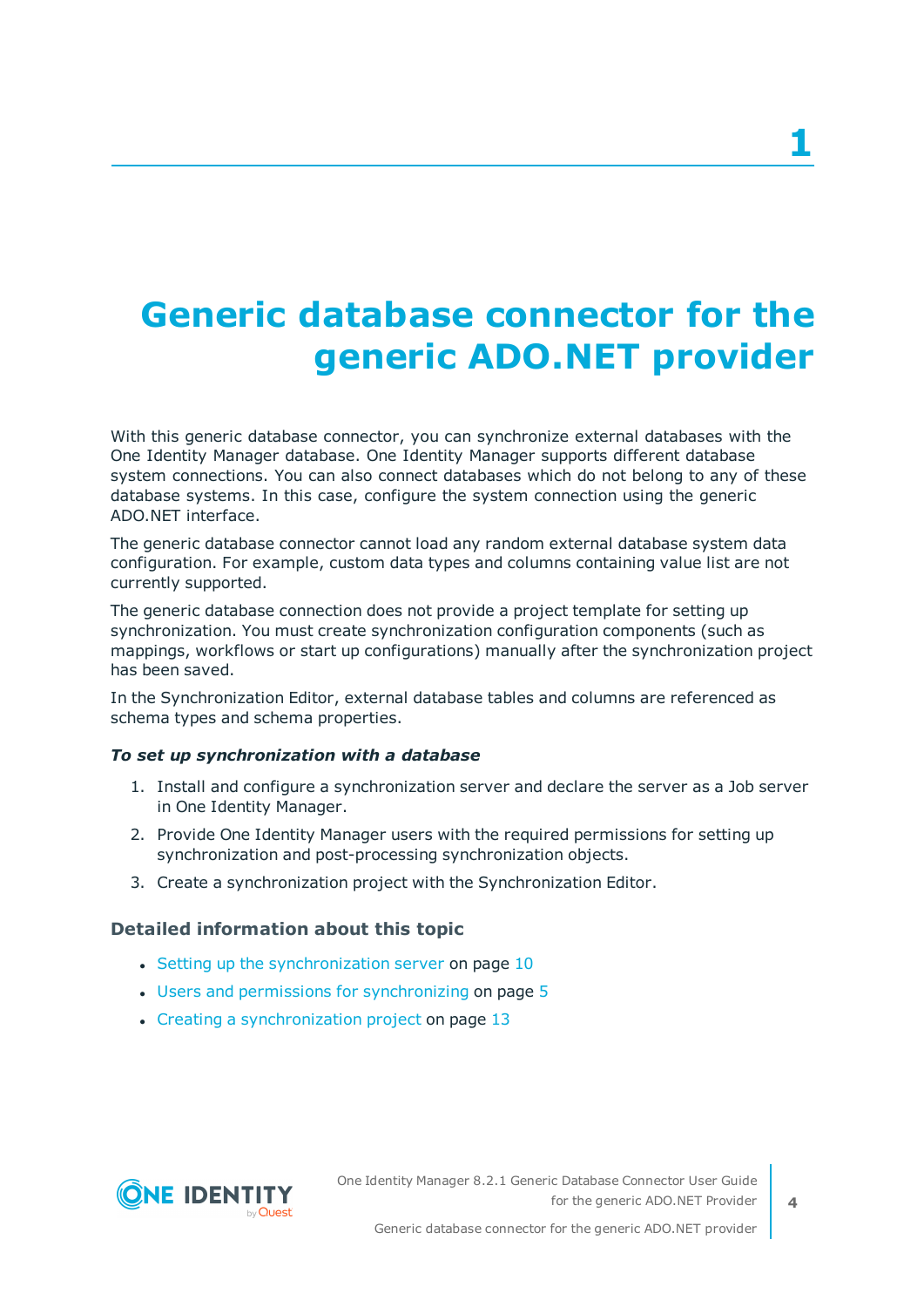## <span id="page-4-0"></span>**Users and permissions for synchronizing**

In the synchronization with the database connectors, there are three use cases for mapping synchronization objects in the One Identity Manager data model.

- 1. Mapping custom target systems
- 2. Mapping default tables (for example Person or Department)
- 3. Mapping custom tables

In the case of One Identity Manager tools non role-based login, it is sufficient to add a system user in the **DPR\_EditRights\_Methods** and **QBM\_LaunchPad** permissions groups. For more information about system users and permissions groups, see the *One Identity Manager Authorization and Authentication Guide*.

| User                                                             | Tasks                                                                                                                                        |  |  |  |
|------------------------------------------------------------------|----------------------------------------------------------------------------------------------------------------------------------------------|--|--|--|
| One Identity Manager<br>administrators                           | One Identity Manager administrator and administrative system<br>users Administrative system users are not added to application<br>roles.     |  |  |  |
|                                                                  | One Identity Manager administrators:                                                                                                         |  |  |  |
|                                                                  | • Create customized permissions groups for application<br>roles for role-based login to administration tools in the<br>Designer as required. |  |  |  |
|                                                                  | • Create system users and permissions groups for non role-<br>based login to administration tools in the Designer as<br>required.            |  |  |  |
|                                                                  | • Enable or disable additional configuration parameters in<br>the Designer as required.                                                      |  |  |  |
|                                                                  | • Create custom processes in the Designer as required.                                                                                       |  |  |  |
|                                                                  | • Create and configure schedules as required.                                                                                                |  |  |  |
| System users in the<br>DPR_EditRights_                           | • Configure and start synchronization in the<br>Synchronization Editor.                                                                      |  |  |  |
| <b>Methods</b> permissions<br>group                              | • Edit the synchronization's target system types as well as<br>outstanding objects in the Manager.                                           |  |  |  |
| System users in the<br><b>QBM_LaunchPad</b><br>permissions group | • Working with the Launchpad.                                                                                                                |  |  |  |

#### **Table 1: Users and permissions groups for non role-based login**

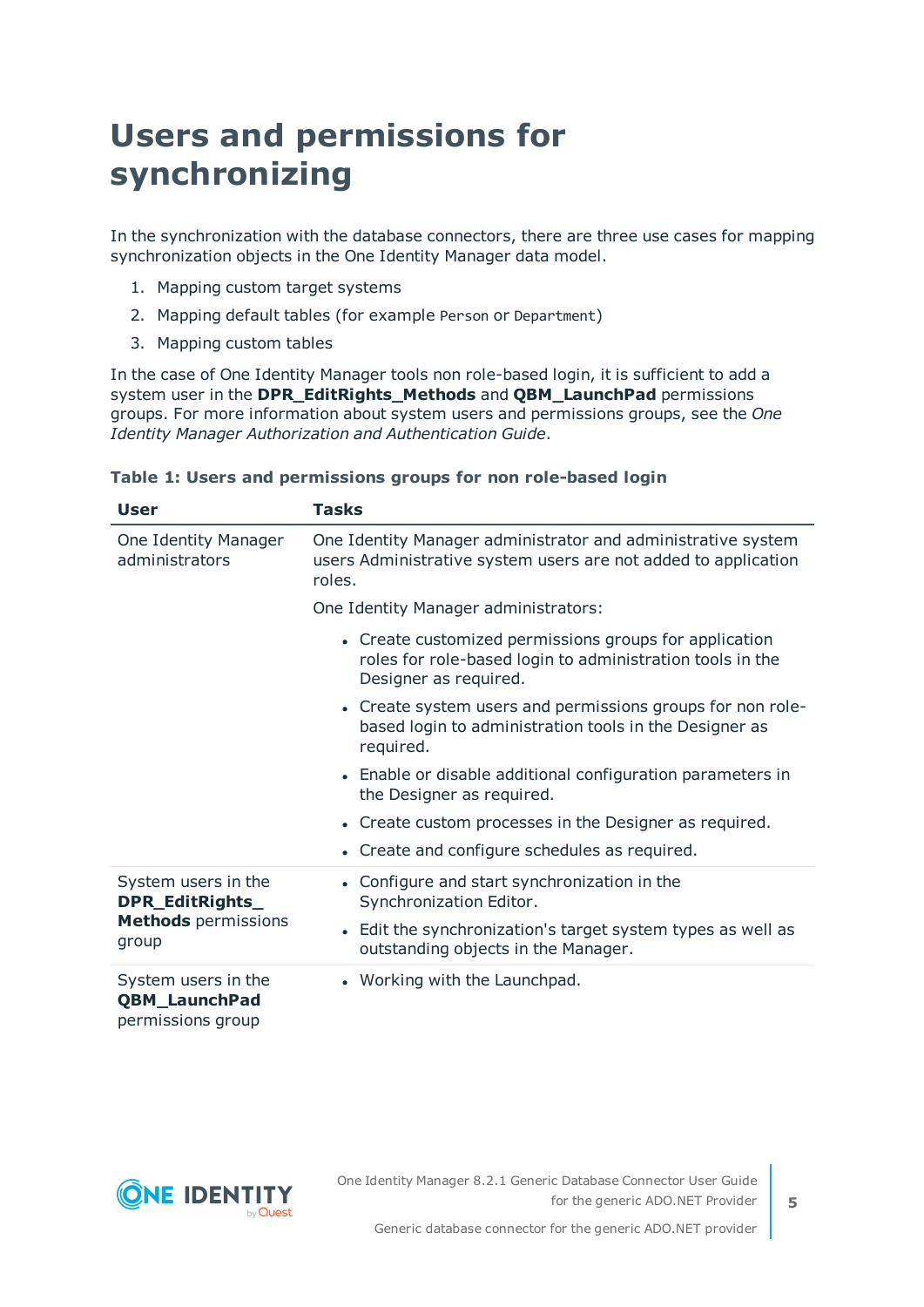There are different steps required for role-based login, in order to equip One Identity Manager users with the required permissions for setting up synchronization and postprocessing of synchronization objects.

|               | Table 2: User and permissions groups for role-based login: Mapped as custom |  |  |  |
|---------------|-----------------------------------------------------------------------------|--|--|--|
| target system |                                                                             |  |  |  |

| <b>User</b>                            | <b>Tasks</b>                                                                                                                                 |  |  |  |
|----------------------------------------|----------------------------------------------------------------------------------------------------------------------------------------------|--|--|--|
| One Identity Manager<br>administrators | One Identity Manager administrator and administrative system<br>users Administrative system users are not added to application<br>roles.     |  |  |  |
|                                        | One Identity Manager administrators:                                                                                                         |  |  |  |
|                                        | • Create customized permissions groups for application<br>roles for role-based login to administration tools in the<br>Designer as required. |  |  |  |
|                                        | • Create system users and permissions groups for non role-<br>based login to administration tools in the Designer as<br>required.            |  |  |  |
|                                        | • Enable or disable additional configuration parameters in<br>the Designer as required.                                                      |  |  |  |
|                                        | • Create custom processes in the Designer as required.                                                                                       |  |  |  |
|                                        | • Create and configure schedules as required.                                                                                                |  |  |  |
| Target system<br>administrators        | Target system administrators must be assigned to the Target<br>systems   Administrators application role.                                    |  |  |  |
|                                        | Users with this application role:                                                                                                            |  |  |  |
|                                        | • Administer application roles for individual target system<br>types.                                                                        |  |  |  |
|                                        | • Specify the target system manager.                                                                                                         |  |  |  |
|                                        | • Set up other application roles for target system managers<br>if required.                                                                  |  |  |  |
|                                        | • Specify which application roles for target system<br>managers are mutually exclusive.                                                      |  |  |  |
|                                        | • Authorize other employees to be target system<br>administrators.                                                                           |  |  |  |
|                                        | • Do not assume any administrative tasks within the target<br>system.                                                                        |  |  |  |
| Target system<br>managers              | Target system managers must be assigned to the Target<br>systems   Custom target systems application role or a<br>child application role.    |  |  |  |
|                                        | Users with this application role:                                                                                                            |  |  |  |
|                                        | • Assume administrative tasks for the target system.                                                                                         |  |  |  |



**6**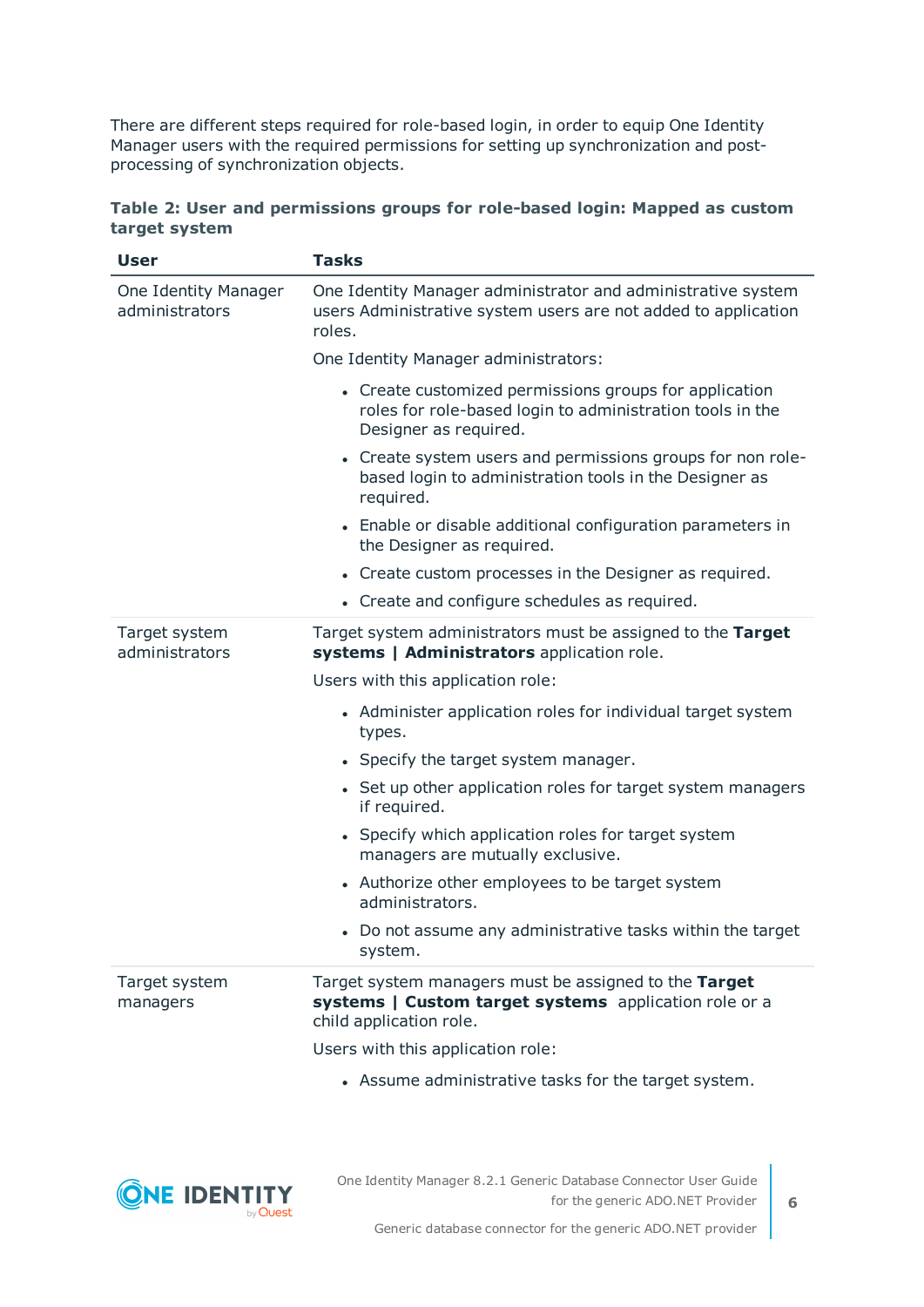| User | Tasks                                                                                                                                           |
|------|-------------------------------------------------------------------------------------------------------------------------------------------------|
|      | • Create, change, or delete target system objects.                                                                                              |
|      | • Edit password policies for the target system.                                                                                                 |
|      | • Prepare groups to add to the IT Shop.                                                                                                         |
|      | • Can add employees who have another identity than the<br><b>Primary identity.</b>                                                              |
|      | • Configure synchronization in the Synchronization Editor<br>and define the mapping for comparing target systems and<br>One Identity Manager.   |
|      | • Edit the synchronization's target system types and<br>outstanding objects.                                                                    |
|      | • Authorize other employees within their area of<br>responsibility as target system managers and create child<br>application roles if required. |

#### **Table 3: User and permissions groups for role-based login: Default table mapping**

| <b>User</b>                            | <b>Tasks</b>                                                                                                                                 |
|----------------------------------------|----------------------------------------------------------------------------------------------------------------------------------------------|
| One Identity Manager<br>administrators | One Identity Manager administrator and administrative system<br>users Administrative system users are not added to application<br>roles.     |
|                                        | One Identity Manager administrators:                                                                                                         |
|                                        | • Create customized permissions groups for application<br>roles for role-based login to administration tools in the<br>Designer as required. |
|                                        | • Create system users and permissions groups for non role-<br>based login to administration tools in the Designer as<br>required.            |
|                                        | • Enable or disable additional configuration parameters in<br>the Designer as required.                                                      |
|                                        | • Create custom processes in the Designer as required.                                                                                       |
|                                        | • Create and configure schedules as required.                                                                                                |
|                                        | Custom application role Users with this application role:                                                                                    |
|                                        | • Configure and start synchronization in the<br>Synchronization Editor.                                                                      |
|                                        | • Edit the synchronization's target system types as well as<br>outstanding objects in the Manager.                                           |
|                                        | The application role gets its permissions through a custom<br>permissions group and the vi_4_SYNCPROJECT_ADMIN<br>permissions group.         |
|                                        |                                                                                                                                              |
|                                        |                                                                                                                                              |

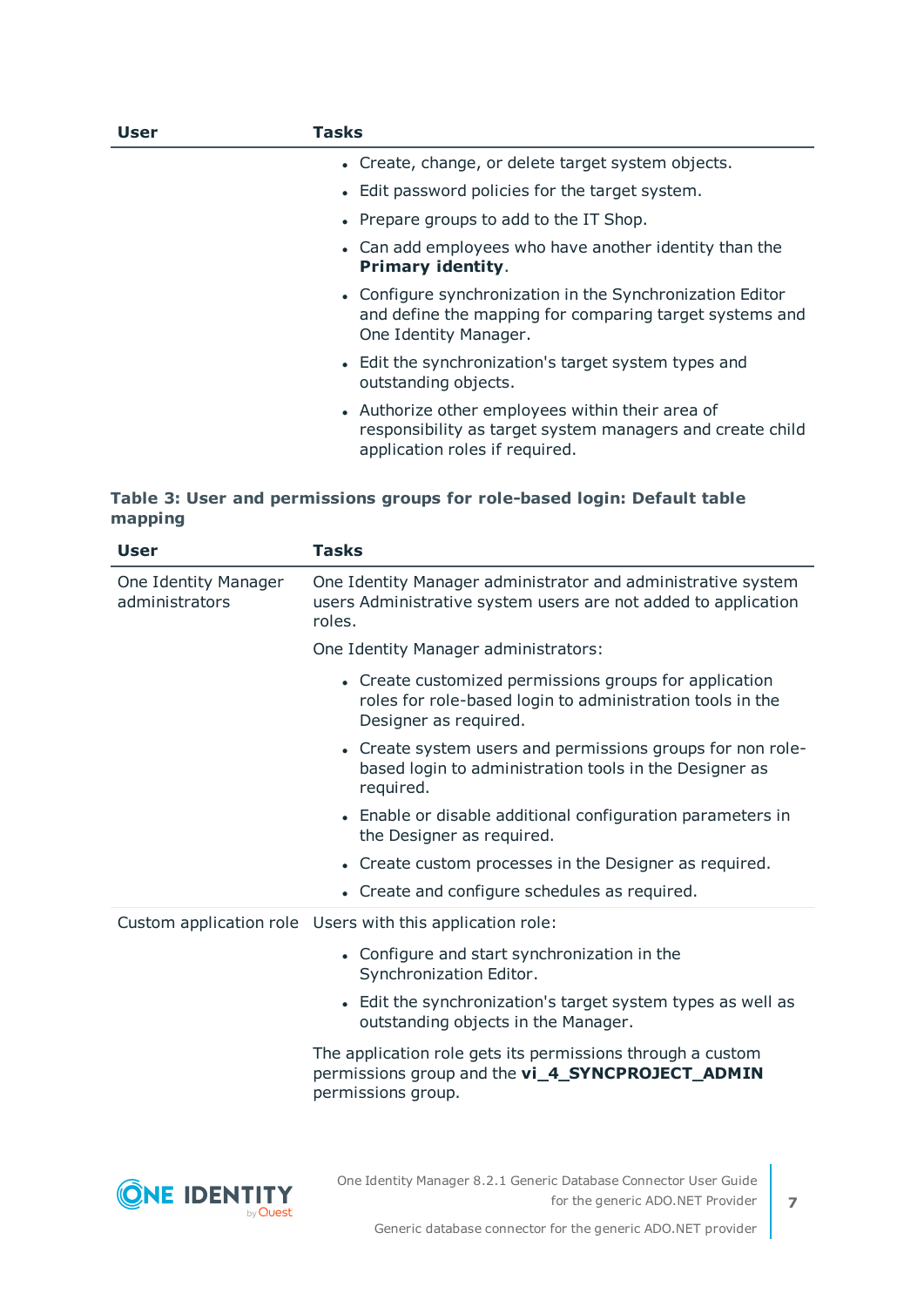#### **Table 4: Users and permissions groups for role-based login: Custom table mapping**

| <b>User</b>                            | <b>Tasks</b>                                                                                                                                                                                                                                           |  |
|----------------------------------------|--------------------------------------------------------------------------------------------------------------------------------------------------------------------------------------------------------------------------------------------------------|--|
| One Identity Manager<br>administrators | One Identity Manager administrator and administrative system<br>users Administrative system users are not added to application<br>roles.                                                                                                               |  |
|                                        | One Identity Manager administrators:                                                                                                                                                                                                                   |  |
|                                        | • Create customized permissions groups for application<br>roles for role-based login to administration tools in the<br>Designer as required.                                                                                                           |  |
|                                        | • Create system users and permissions groups for non role-<br>based login to administration tools in the Designer as<br>required.                                                                                                                      |  |
|                                        | • Enable or disable additional configuration parameters in<br>the Designer as required.                                                                                                                                                                |  |
|                                        | • Create custom processes in the Designer as required.                                                                                                                                                                                                 |  |
|                                        | • Create and configure schedules as required.                                                                                                                                                                                                          |  |
| Application roles for<br>custom tasks  | Administrators must be assigned to the <b>Custom</b>  <br>Administrators application role.                                                                                                                                                             |  |
|                                        | Users with this application role:                                                                                                                                                                                                                      |  |
|                                        | • Administrate custom application roles.                                                                                                                                                                                                               |  |
|                                        | • Set up other application roles for managers if required.                                                                                                                                                                                             |  |
| Manager for custom<br>tasks            | Managers must be assigned to the Custom   Managers<br>application role or a child role.                                                                                                                                                                |  |
|                                        | Users with this application role:                                                                                                                                                                                                                      |  |
|                                        | • Add custom task in One Identity Manager.                                                                                                                                                                                                             |  |
|                                        | • Configure and start synchronization in the<br>Synchronization Editor.                                                                                                                                                                                |  |
|                                        | • Edit the synchronization's target system types as well as<br>outstanding objects in the Manager.                                                                                                                                                     |  |
|                                        | You can use these application roles, for example, to guarantee<br>One Identity Manager user permissions on custom tables or<br>columns. All application roles that you define here must obtain<br>their permissions through custom permissions groups. |  |
|                                        | The application role gets its permissions through a custom<br>permissions group and the vi_4_SYNCPROJECT_ADMIN<br>permissions group.                                                                                                                   |  |

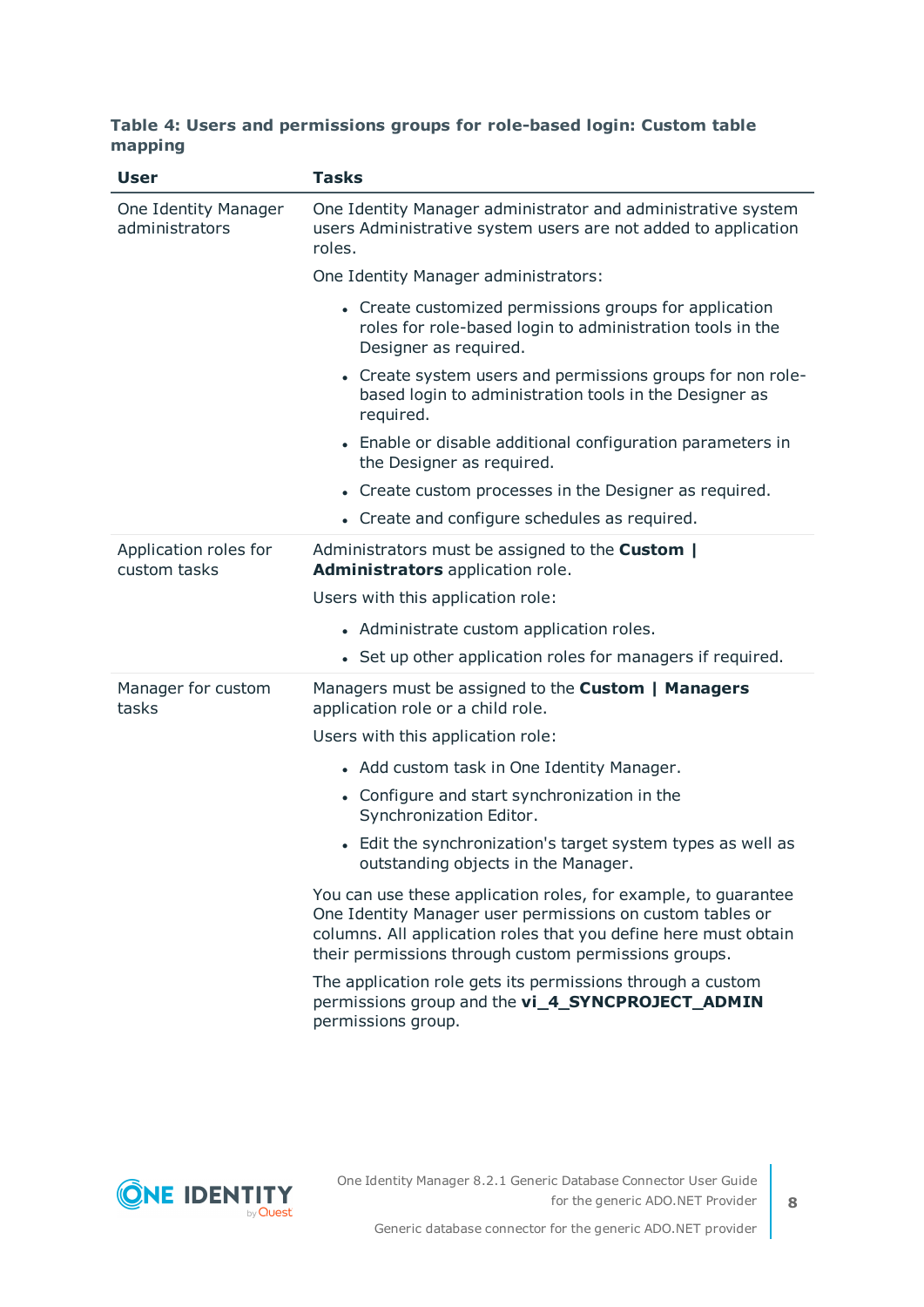#### *To configure synchronization projects and target system synchronization (in the use cases 2 and 3)*

- 1. Set up a custom permissions group with all permissions for configuring synchronization and editing synchronization objects.
- 2. Assign a custom application role to this permissions group.

#### **Detailed information about this topic**

• Setting up custom application roles for [synchronization](#page-8-0) on page 9

### <span id="page-8-0"></span>**Setting up custom application roles for synchronization**

For role-based login, create a custom application role to guarantee One Identity Manager users the necessary permissions for configuring synchronization and handling outstanding objects. This application role obtains the required permissions by using a custom permissions group.

#### *To set up an application role for synchronization (use case 2):*

- 1. In the Manager, select the default application role to use to edit the objects you want to synchronization.
	- Establish the application role's default permissions group.

If you want to import employee data, for example, select the **Identity Management | Employees | Administrators** application role. The default permissions group of this application role is **vi\_4\_PERSONADMIN**.

- 2. In the Designer, create a new permissions group .
	- <sup>l</sup> Set the **Only use for role based authentication** option.
- 3. Make the new permissions group dependent on the **vi\_4\_SYNCPROJECT\_ADMIN** permissions group.

Then the **vi\_4\_SYNCPROJECT\_ADMIN** permissions groups must be assigned as the parent permissions group. This means that the new permissions group inherits the properties.

4. Make the new permissions group dependent on the default permissions group of the selected default application role.

Then the default permissions groups must be assigned as the parent permissions group. This means that the new permissions group inherits the properties.

- 5. Save the changes.
- 6. In the Manager, create a new application role.



**9**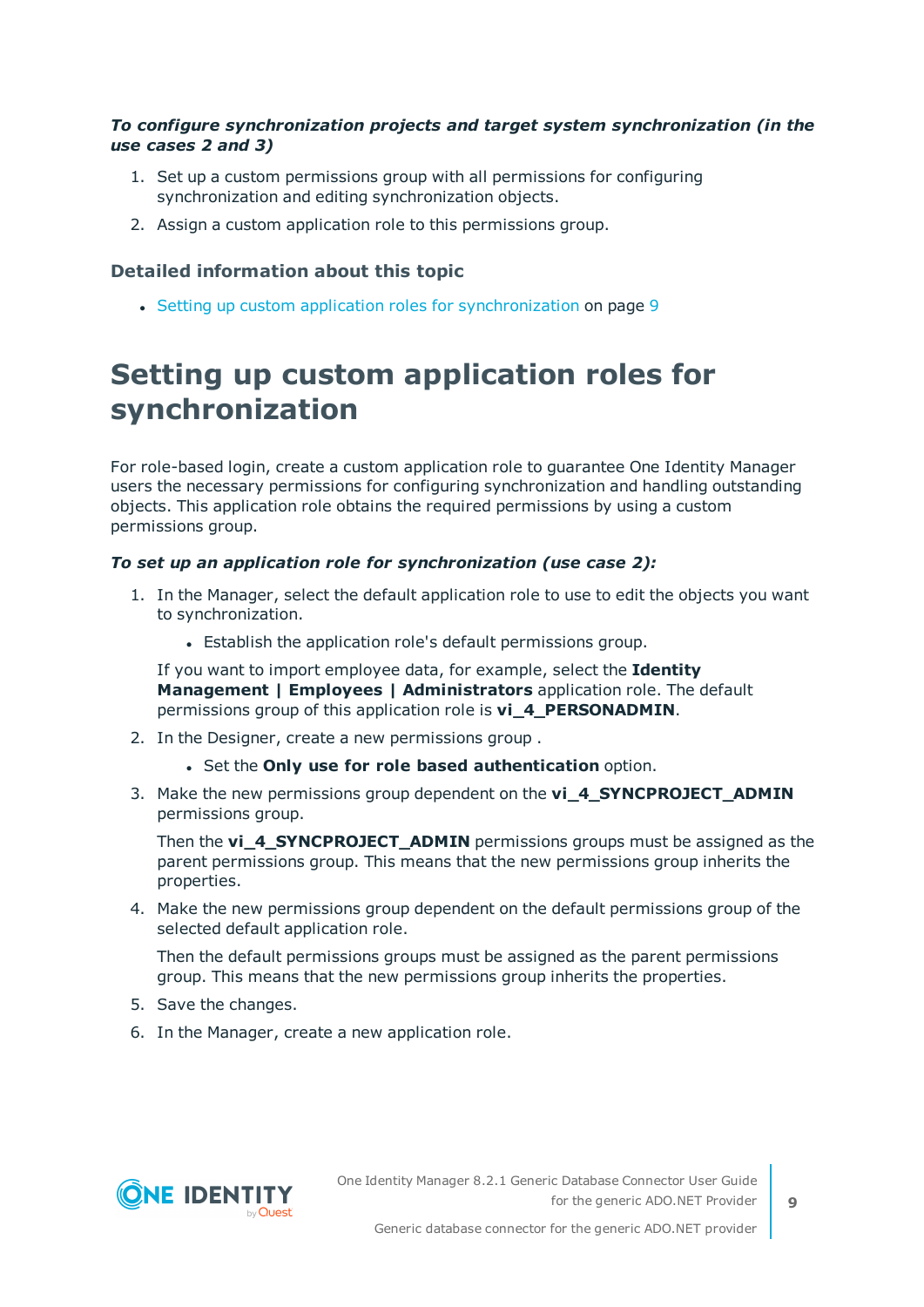- a. Assign the selected application role to be the parent application role.
- b. Assign the newly created permissions group.
- 7. Assign employees to this application role.
- 8. Save the changes.

#### *To set up an application role for synchronization (use case 3):*

- 1. In the Designer, create a new permissions group for custom tables that are populated by synchronization.
	- <sup>l</sup> Set the **Only use for role based authentication** option.
- 2. Guarantee this permissions group all the required permissions to the custom tables.
- 3. Create another permissions group for synchronization.
	- <sup>l</sup> Set the **Only use for role based authentication** option.
- 4. Make the permissions group for synchronization dependent on the permissions group for custom tables.

Then the permissions group for custom tables must be assigned as the parent permissions group. This means the permissions groups for synchronization inherits its properties.

5. Make the permissions group for synchronization dependent on the **vi\_4\_ SYNCPROJECT\_ADMIN** permissions group.

Then the **vi\_4\_SYNCPROJECT\_ADMIN** permissions groups must be assigned as the parent permissions group. This means the permissions groups for synchronization inherits its properties.

- 6. Save the changes.
- 7. In the Manager, create a new application role.
	- a. Assign the **Custom | Managers** application role as the parent application role.
	- b. Assign the permissions group for the synchronization.
- 8. Assign employees to this application role.
- 9. Save the changes.

For more information about setting up application roles and permissions groups, see the *One Identity Manager Authorization and Authentication Guide*.

## <span id="page-9-0"></span>**Setting up the synchronization server**

A server with the following software must be available for setting up synchronization:

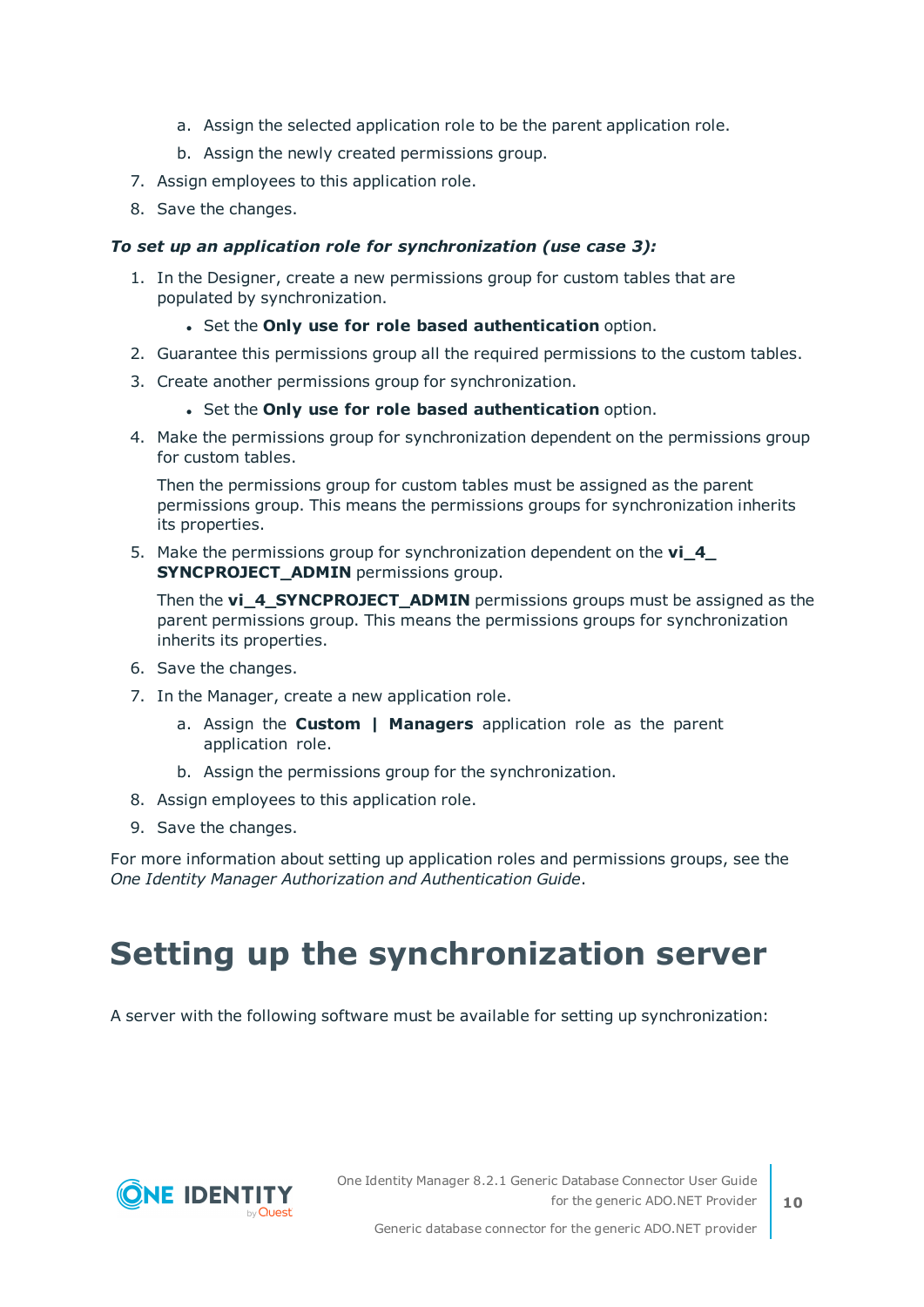- One Identity Manager Service
	- Install One Identity Manager components with the installation wizard.
		- 1. Select **Select installation modules with existing database**.
		- 2. Select the **Server | Job server** machine role.

For more information about system requirements for installing the One Identity Manager Service, see the *One Identity Manager Installation Guide*.

The synchronization server must be declared as a Job server in One Identity Manager.

Use the One Identity Manager Service to install the Server Installer. The program runs the following steps:

- Sets up a Job server.
- Specifies machine roles and server function for the Job server.
- Remotely installs One Identity Manager Service components corresponding to the machine roles.
- Configures the One Identity Manager Service.
- Starts the One Identity Manager Service.

NOTE: The program performs a remote installation of the One Identity Manager Service. Local installation of the service is not possible with this program.

To remotely install the One Identity Manager Service, you must have an administrative workstation on which the One Identity Manager components are installed. For detailed information about installing a workstation, see the *One Identity Manager Installation Guide*.

NOTE: To generate processes for the Job server, you need the provider, connection parameters, and the authentication data. By default, this information is determined from the database connection data. If the Job server runs through an application server, you must configure extra connection data in the Designer. For detailed information about setting up Job servers, see the *One Identity Manager Configuration Guide*.

#### *To remotely install and configure One Identity Manager Service on a server*

- 1. Start the Server Installer program on your administrative workstation.
- 2. On the **Database connection** page, enter the valid connection credentials for the One Identity Manager database.
- 3. On the **Server properties** page, specify the server on which you want to install the One Identity Manager Service.
	- a. Select a Job server from the **Server** menu.

 $- OR -$ 

To create a new Job server, click **Add**.

b. Enter the following data for the Job server.

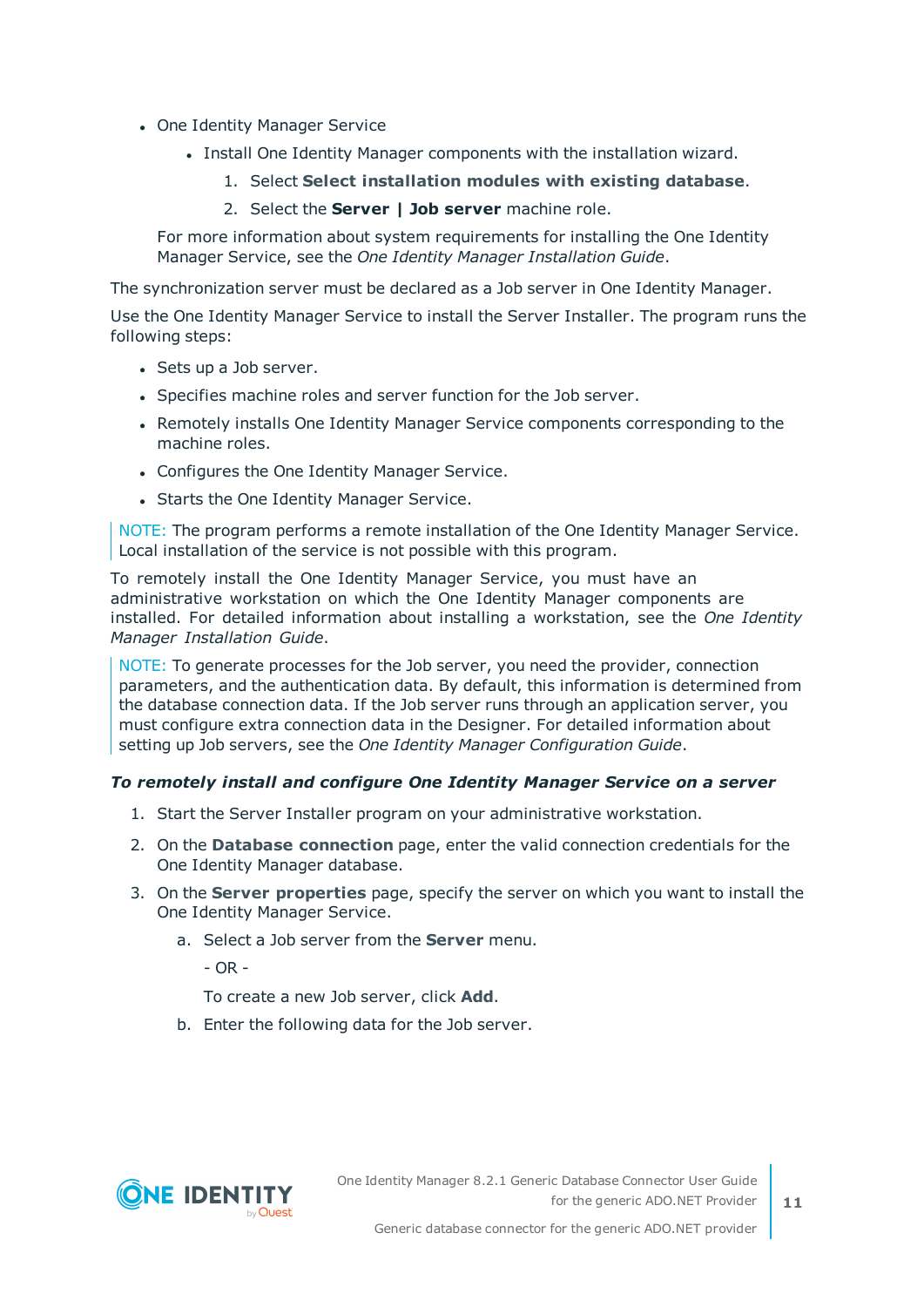- **Server: Name of the Job server.**
- **Queue**: Name of the queue to handle the process steps. Each Job server within the network must have a unique queue identifier. The process steps are requested by the Job queue using this exact queue name. The queue identifier is entered in the One Identity Manager Service configuration file.
- <sup>l</sup> **Full server name**: Full server name in accordance with DNS syntax.

Syntax:

<Name of servers>.<Fully qualified domain name>

NOTE: You can use the **Extended** option to make changes to other properties for the Job server. You can also edit the properties later with the Designer.

- 4. On the **Machine roles** page, select **Job server**.
- 5. On the **Server functions** page, select **Generic database connector**.
- 6. On the **Service Settings** page, enter the connection data and check the One Identity Manager Service configuration.

NOTE: The initial service configuration is predefined. If further changes need to be made to the configuration, you can do this later with the Designer. For detailed information about configuring the service, see the *One Identity Manager Configuration Guide*.

- For a direct connection to the database:
	- 1. Select **Process collection > sqlprovider**.
	- 2. Click the **Connection parameter** entry, then click the **Edit** button.
	- 3. Enter the connection data for the One Identity Manager database.
- For a connection to the application server:
	- 1. Select **Process collection**, click the **Insert** button and select **AppServerJobProvider**.
	- 2. Click the **Connection parameter** entry, then click the **Edit** button.
	- 3. Enter the connection data for the application server.
	- 4. Click the **Authentication data** entry and click the **Edit** button.
	- 5. Select the authentication module. Depending on the authentication module, other data may be required, such as user and password. For detailed information about One Identity Manager authentication modules, see the *One Identity Manager Authorization and Authentication Guide*.
- 7. To configure remote installations, click **Next**.
- 8. Confirm the security prompt with **Yes**.
- 9. On the **Select installation source** page, select the directory with the install files. Change the directory if necessary.
- 10. If the database is encrypted, on the **Select private key file** page, select the file with the private key.

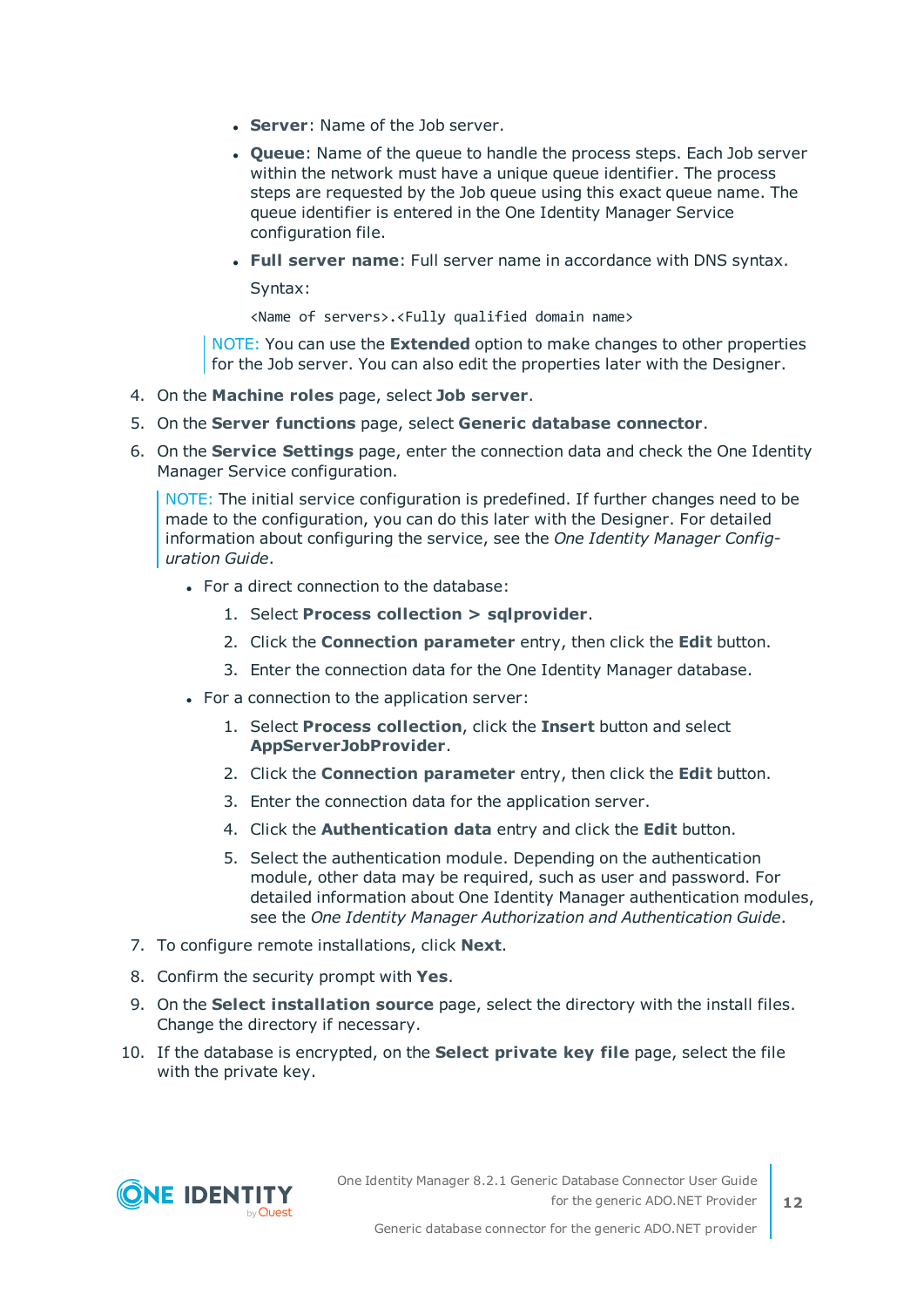- 11. On the **Service access** page, enter the service's installation data.
	- **Computer:** Enter the name or IP address of the server that the service is installed and started on.
	- **. Service account:** Enter the details of the user account that the One Identity Manager Service is running under. Enter the user account, the user account's password and password confirmation.

The service is installed using the user account with which you are logged in to the administrative workstation. If you want to use another user account for installing the service, you can enter it in the advanced options. You can also change the One Identity Manager Service details, such as the installation directory, name, display name, and the One Identity Manager Service description, using the advanced options.

12. Click **Next** to start installing the service.

Installation of the service occurs automatically and may take some time.

13. Click **Finish** on the last page of the Server Installer.

NOTE: In a default installation, the service is entered in the server's service management with the name **One Identity Manager Service**.

## <span id="page-12-0"></span>**Creating a synchronization project**

A synchronization project collects all the information required for synchronizing the One Identity Manager database with a target system. Connection data for target systems, schema types and properties, mapping, and synchronization workflows all belong to this.

Make the following information available for setting up a synchronization project for synchronizing with the generic database connector.

| Data                      | <b>Explanation</b>                                                                                                                                                                                                                                                                 |  |
|---------------------------|------------------------------------------------------------------------------------------------------------------------------------------------------------------------------------------------------------------------------------------------------------------------------------|--|
| Synchronization<br>server | All One Identity Manager Service actions are run against the<br>target system environment on the synchronization server. Data<br>entries required for synchronization and administration with the<br>One Identity Manager database are processed by the<br>synchronization server. |  |
|                           | Installed components:                                                                                                                                                                                                                                                              |  |
|                           | • One Identity Manager Service (started)                                                                                                                                                                                                                                           |  |
|                           | The synchronization server must be declared as a Job server in<br>One Identity Manager. The Job server name is required.                                                                                                                                                           |  |
|                           | For more information, see Setting up the synchronization server<br>on page 10.                                                                                                                                                                                                     |  |
|                           |                                                                                                                                                                                                                                                                                    |  |

|  |  |  | Table 5: Information required for setting up a synchronization project |  |
|--|--|--|------------------------------------------------------------------------|--|
|  |  |  |                                                                        |  |



**13**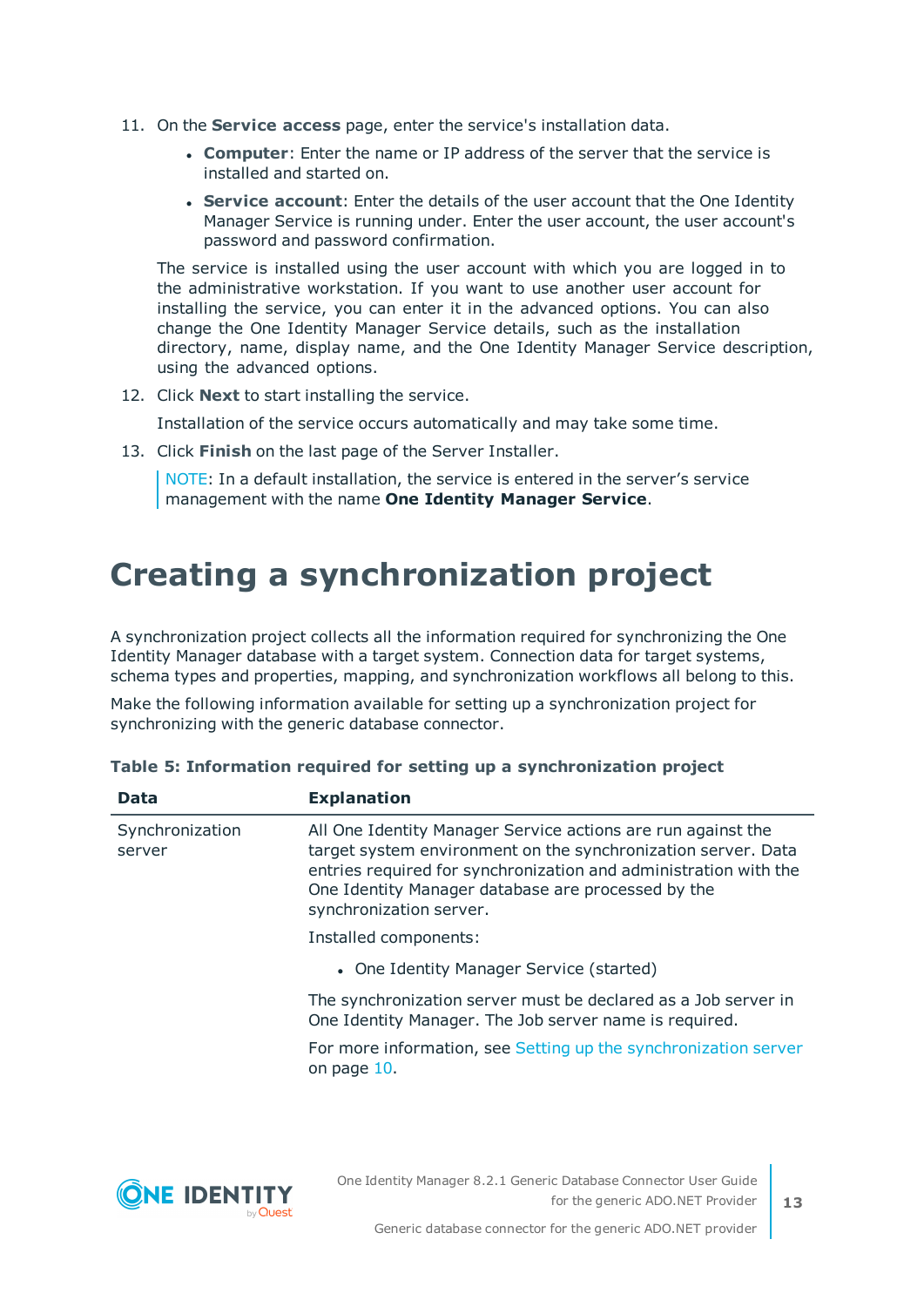| <b>Data</b>                 | <b>Explanation</b>                                                                                                                                                                                                                                                                                                                                                                                                                                                                                                                                                            |
|-----------------------------|-------------------------------------------------------------------------------------------------------------------------------------------------------------------------------------------------------------------------------------------------------------------------------------------------------------------------------------------------------------------------------------------------------------------------------------------------------------------------------------------------------------------------------------------------------------------------------|
| Remote connection<br>server | To configure synchronization with a target system, One Identity<br>Manager must load the data from the target system. One<br>Identity Manager communicates directly with the target system<br>to do this. Sometimes direct access from the workstation, on<br>which the Synchronization Editor is installed, is not possible. For<br>example, because of the firewall configuration or the<br>workstation does not fulfill the necessary hardware and software<br>requirements. If direct access is not possible from the<br>workstation, you can set up a remote connection. |
|                             | The remote connection server and the workstation must be in<br>the same Active Directory domain.                                                                                                                                                                                                                                                                                                                                                                                                                                                                              |
|                             | Remote connection server configuration:                                                                                                                                                                                                                                                                                                                                                                                                                                                                                                                                       |
|                             | • One Identity Manager Service is started                                                                                                                                                                                                                                                                                                                                                                                                                                                                                                                                     |
|                             | • RemoteConnectPlugin is installed                                                                                                                                                                                                                                                                                                                                                                                                                                                                                                                                            |
|                             | The remote connection server must be declared as a Job server<br>in One Identity Manager. The Job server name is required.                                                                                                                                                                                                                                                                                                                                                                                                                                                    |
|                             | TIP: The remote connection server requires the same config-<br>uration as the synchronization server (with regard to the<br>installed software and entitlements). Use the synchronization<br>as remote connection server at the same time, by simply<br>installing the RemoteConnectPlugin as well.                                                                                                                                                                                                                                                                           |
|                             | For more detailed information about setting up a remote<br>connection, see the One Identity Manager Target System<br>Synchronization Reference Guide.                                                                                                                                                                                                                                                                                                                                                                                                                         |
| Synchronization<br>workflow | Set the Data import option in the synchronization step if<br>synchronization data is imported from a secondary system.                                                                                                                                                                                                                                                                                                                                                                                                                                                        |
|                             | For more detailed information about synchronizing user data<br>with different systems, see the One Identity Manager Target<br>System Synchronization Reference Guide.                                                                                                                                                                                                                                                                                                                                                                                                         |
| Base object                 | You cannot normally specify a base object for synchronizing with<br>database connectors. In this case, assignment of one base table<br>and the synchronization server is sufficient.                                                                                                                                                                                                                                                                                                                                                                                          |
|                             | • Select the table from the <b>Base table</b> menu in which to<br>load the objects. The base table can be used to defined<br>downstream processes for synchronization. For more<br>information about downstream processes, see the One<br>Identity Manager Target System Synchronization<br>Reference Guide.                                                                                                                                                                                                                                                                  |
|                             | • The Synchronization servers menu displays all Job<br>servers with an enabled Generic database connector                                                                                                                                                                                                                                                                                                                                                                                                                                                                     |

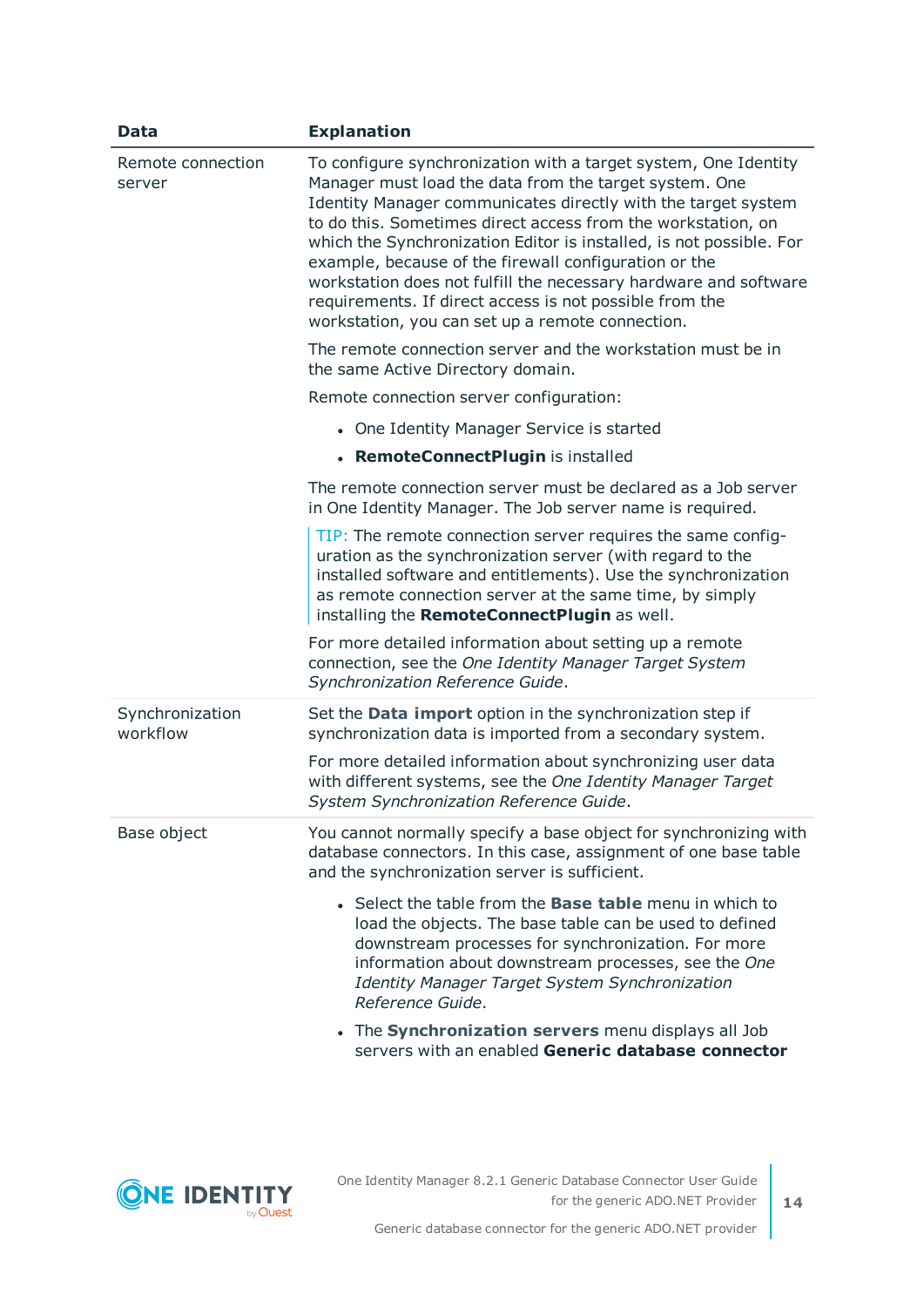| <b>Data</b>  | <b>Explanation</b>                                                                                                                   |
|--------------|--------------------------------------------------------------------------------------------------------------------------------------|
|              | server function.                                                                                                                     |
| Variable set | If you implement specialized variable sets, ensure that the start<br>up configuration and the base object use the same variable set. |

#### *To configure synchronization with the generic database connector*

- 1. Create a new synchronization project.
- 2. Add mappings. Define property mapping rules and object matching rules.
- 3. Create synchronization workflows.
- 4. Create a start up configuration.
- 5. Define the synchronization scope.
- 6. Specify the base object of the synchronization.
- 7. Specify the extent of the synchronization log.
- 8. Run a consistency check.
- 9. Activate the synchronization project.
- 10. Save the new synchronization project in the database.

#### **Detailed information about this topic**

• Creating a [synchronization](#page-14-0) project on page 15

### <span id="page-14-0"></span>**Creating a synchronization project**

There is a wizard to assist you with setting up a synchronization project. This wizard takes you through all the steps you need to set up initial synchronization with a target system. Click **Next** once you have entered all the data for a step.

NOTE: The following sequence describes how to configure a synchronization project if the Synchronization Editor is both:

- . Run in default mode
- Started from the Launchpad

If you run the project wizard in expert mode or directly from the Synchronization Editor, additional configuration settings can be made. Follow the project wizard instructions through these steps.

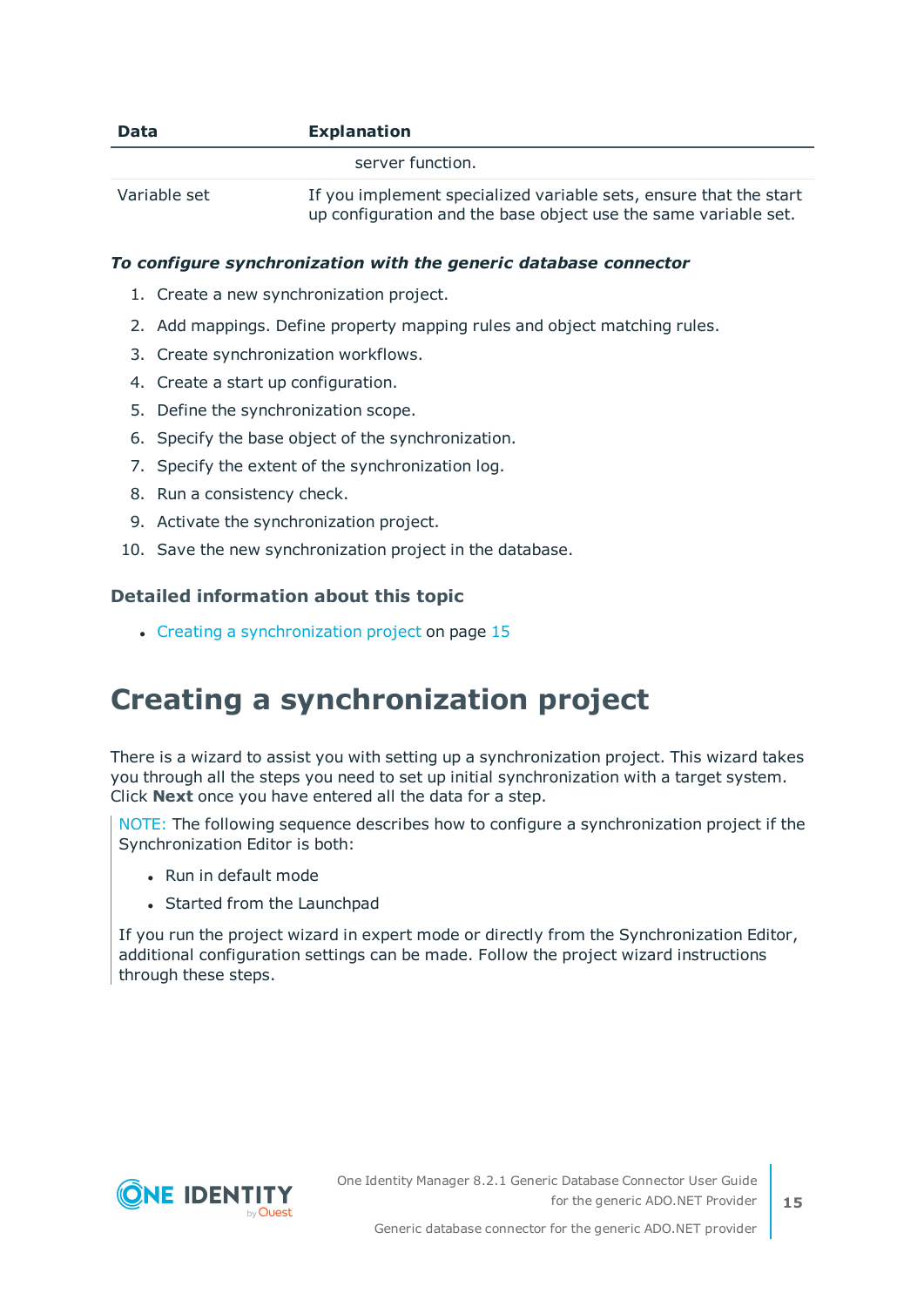#### *To set up a synchronization project*

1. Start the Launchpad and log in on the One Identity Manager database.

NOTE: If synchronization is run by an application server, connect the database through the application server.

2. Select the **Generic Database Connector** and click **Run**.

This starts the Synchronization Editor's project wizard.

- 3. On the **System access** page, specify how One Identity Manager can access the target system.
	- If access is possible from the workstation on which you started the Synchronization Editor, do not change any settings.
	- If access is not possible from the workstation on which you started the Synchronization Editor, you can set up a remote connection.

Enable the **Connect using remote connection server** option and select the server to be used for the connection under **Job server**.

- <sup>l</sup> Click **Next** to start the system connection wizard to create a connection to an external database.
- 4. On the **Select database system** page, select the database system to which you want to connect.
	- <sup>l</sup> Select **ADO.NET generic**.
- 5. Configure the system connection.

For more [information,](#page-16-0) see Connecting a system using a generic ADO.NET [provider](#page-16-0) on page 17.

- 6. On the **Save configuration** page, you can save the current configuration as a template. When you reconnect to a database system of the same type, you can use this configuration as a template.
	- I Click **a** and enter the name and repository of the configuration file.
- 7. You can save the connection data on the last page of the system connection wizard.
	- <sup>l</sup> Set the **Save connection locally** option to save the connection data. This can be reused when you set up other synchronization projects.
	- <sup>l</sup> Click **Finish**, to end the system connection wizard and return to the project wizard.
- 8. On the **One Identity Manager Connection** tab, test the data for connecting to the One Identity Manager database. The data is loaded from the connected database. Reenter the password.

#### NOTE:

• If you use an unencrypted One Identity Manager database and have not yet saved any synchronization projects to the database, you need to enter all



**16**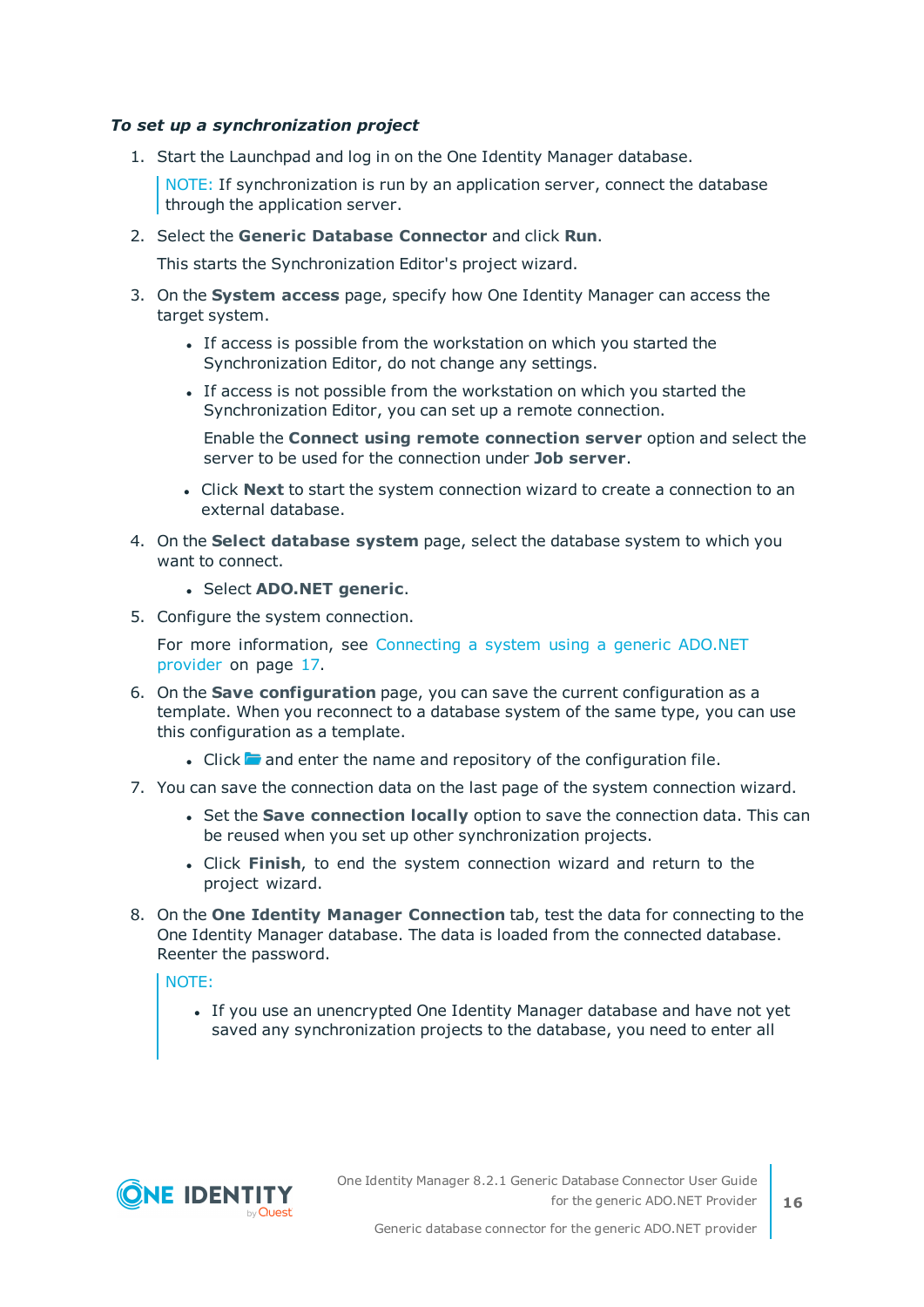connection data again.

- . This page is not shown if a synchronization project already exists.
- 9. The wizard loads the target system schema. This may take a few minutes depending on the type of target system access and the size of the target system.
- 10. On the **Select project template** page, select a project template to use for setting up the synchronization configuration.

NOTE: The generic database connector does not provide a default project template for setting up synchronization. If you have created your own project template, you can select it to configure the synchronization project. Otherwise, select **Create blank project**.

11. Enter the general setting for the synchronization project under **General**.

| <b>Property</b>    | <b>Description</b>                                                                                                                                  |
|--------------------|-----------------------------------------------------------------------------------------------------------------------------------------------------|
| Display<br>name    | Display name for the synchronization project.                                                                                                       |
| Script<br>language | Language in which the scripts for this synchronization project are<br>written.                                                                      |
|                    | Scripts are implemented at various points in the synchronization<br>configuration. Specify the script language when you set up an empty<br>project. |
|                    | IMPORTANT: You cannot change the script language once the<br>synchronization project has been saved.                                                |
|                    | If you use a project template, the template's script language is<br>used.                                                                           |
| Description        | Text field for additional explanation.                                                                                                              |

**Table 6: General properties of the synchronization project**

- 12. To close the project wizard, click **Finish**.
- <span id="page-16-0"></span>13. Save the synchronization project in the database.

### **Connecting a system using a generic ADO.NET provider**

Once One Identity Manager has connected to an external database using a generic ADO.NET provider, it adds a local SQLite database. One Identity Manager runs all the data operations against this database before finally writing the changes to the target database. The local database is deleted when it is no longer connected to the external database.

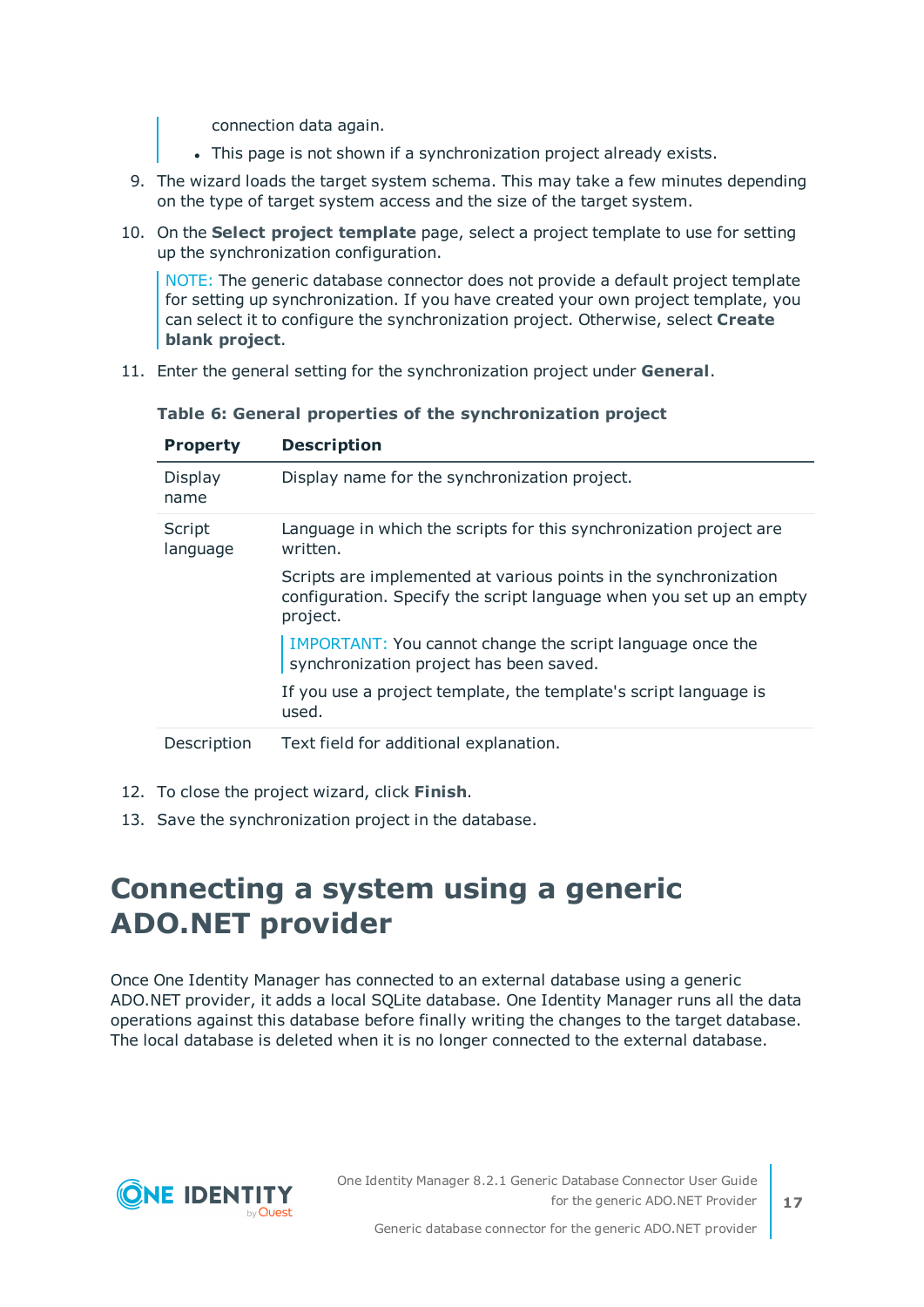#### **Table 7: Required information for connecting the system**

| <b>Data</b>     | <b>Explanation</b>                                            |
|-----------------|---------------------------------------------------------------|
| Provider and    | Provider and connection parameters required for connecting to |
| connection data | the database.                                                 |

#### *To configure the connection to an external database*

- 1. On the **Database connection** page, enter the following connection parameters.
	- **Provider:** Provider used to connect to the external database.
		- Select an installed provider from the menu.
			- $-$  OR  $-$
		- If the required provider is not shown, load another database provider. Click  $\blacksquare$  and select the required file.
		- To clear the selection, click  $\bigcirc$ .
	- <sup>l</sup> **Connection data**: Parameters required for connecting to the database.
		- **.** To enter the connection parameters, click  $\lceil ... \rceil$
		- **.** To test the connection, click Test.
		- **.** To mask the captured connection data, click  $\mathbf{\hat{a}}$ .
- 2. On the **Describe the database** page, enter a display name and a unique identifier for the database connection.
	- <sup>l</sup> **Database display name**: Display name of the database for displaying in the One Identity Manager tools.
	- **.** System *identifier*: Unique system identifier.

IMPORTANT: The system identifier of the database must be unique. These identifiers help to differentiate between the databases. To prevent incorrect behavior and loss of data ensure that the system identifiers are unique within the One Identity Manager environment.

- Identifiers may not be defined more than once.
- Identifiers must not be changed after the connection is saved.
- 3. On the **Load configuration** page, you can enter a file from which the connection configuration can be loaded. This data is used in subsequent steps in the connection wizard and can be modified there.
- 4. On the **Time zone selection** page, select the time zone for the time zone data in the database. The time zone is required to convert the time saved in the database into the local time. The local time is displayed in One Identity Manager tools.
- 5. On the **Initializing** page, you can specify additional connection settings. Write a script in the database syntax to specify number and date formats, language, and data sort order, for example. This script is then run every time you connect the system.

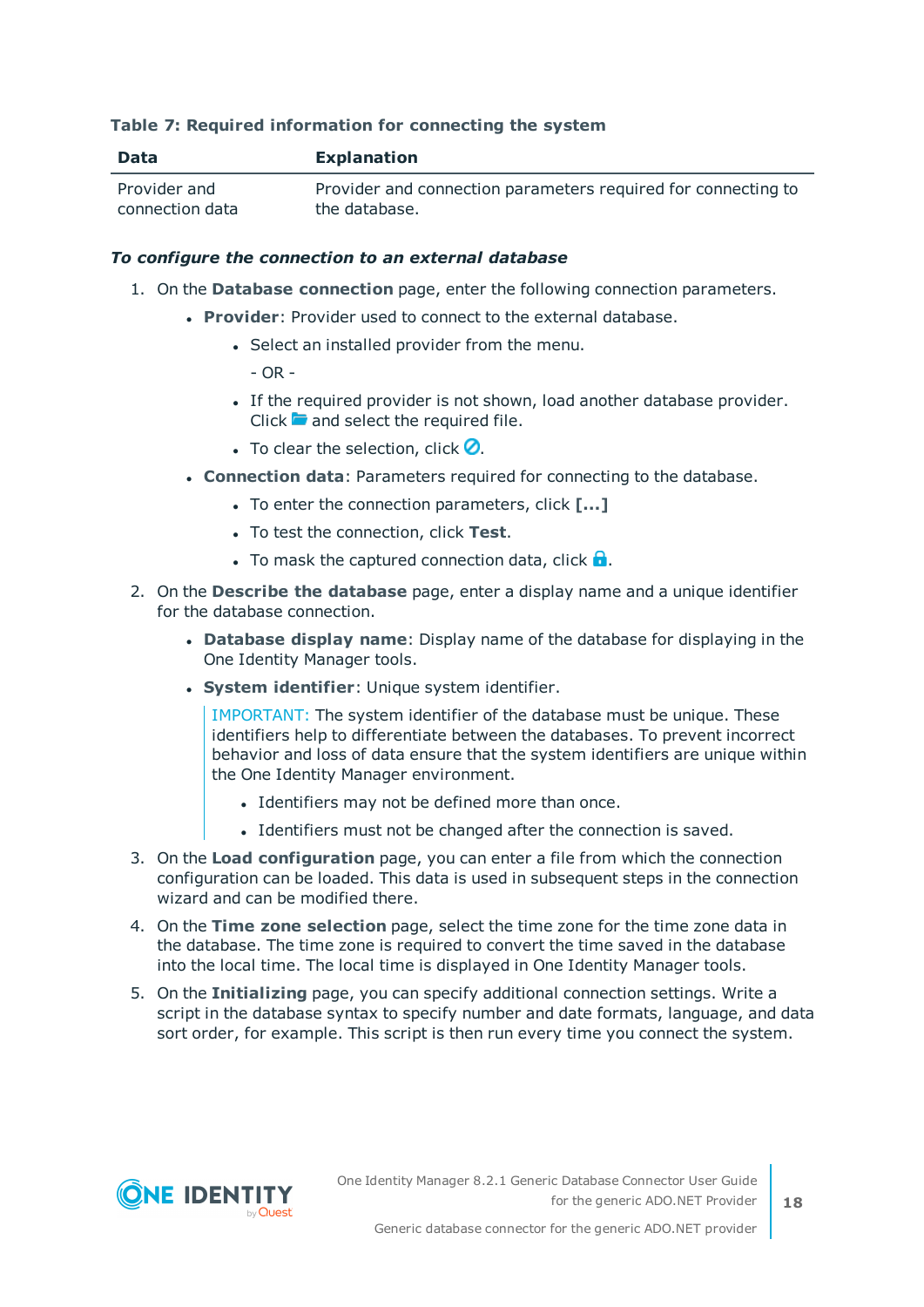6. Define the views of database data you require on the **Define views** page. This way, you specify, which data to load from the external database.

The views defined here are created in the local SQLite database. The data is read from the external database corresponding to the queries and saved in the local database. Only these views are used for configuring synchronization and for synchronization itself.

| <b>Property</b>               | <b>Description</b>                                                                                                                                                                                        |  |
|-------------------------------|-----------------------------------------------------------------------------------------------------------------------------------------------------------------------------------------------------------|--|
| Database is<br>case sensitive | Specifies whether the connected database is case sensitive.                                                                                                                                               |  |
|                               | Available views Selecting a view for editing.<br>• To create a new view, click $\mathbf{H}$ .<br>• To edit an existing view, select it in the menu.<br>• To delete an existing view, click $\mathbf{x}$ . |  |
| Definition                    | Definition of the view. Enter a unique name for the view and a<br>query in the syntax of the database system.                                                                                             |  |

#### **Table 8: Define database views**

- 7. On the **Select partial schemas** page, you can reduce the database schema by selecting partial schemas. If the database contains several schema, specify here, which schemas are loaded into the synchronization project.
	- <sup>l</sup> In the **Partial schemas/owner** list, enable the schemas you want to be processed.

NOTE: This page is only shown for database systems that allow more than one schema.

- 8. The database schema is loaded on the **Schema detection** page. during which One Identity Manager tries to identify a known schema.
	- <sup>l</sup> If a One Identity Manager schema is detected, the **Fill in system description completely** option is displayed. If you only want allow read-only access to the database, you can deactivate this option.

If the schema is loaded successfully, the next step in the sequence can be carried out.

9. On the **Extend key information** page, specify columns for each table to be used as unique keys for identifying objects.

NOTE: Tables without unique keys are not used in the synchronization configuration.

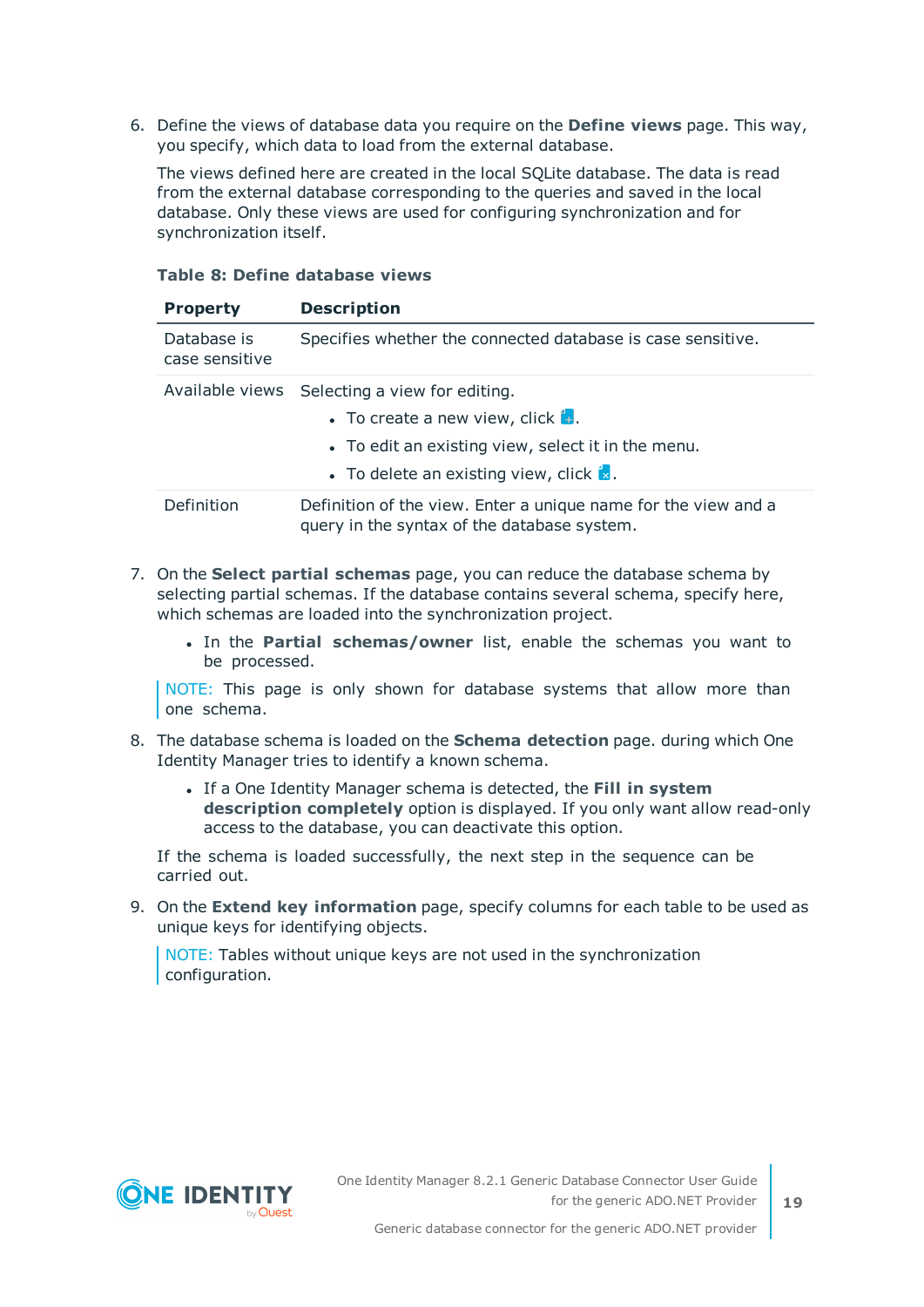#### **Table 9: Defining unique keys**

| <b>Property</b>                | <b>Description</b>                                                                                                                     |  |
|--------------------------------|----------------------------------------------------------------------------------------------------------------------------------------|--|
| Hide<br>unconfigured<br>tables | Specifies whether tables are hidden if no settings have been<br>changed.                                                               |  |
| Schema                         | Tables without a unique key.                                                                                                           |  |
| Column is<br>key               | Specifies whether the column contains a unique key.                                                                                    |  |
| Column<br>group                | Button for editing column groups. Create a column group, if a unique<br>key can only be made of a combination of more than one column. |  |
|                                | • To create a column group, click <b>Add</b> .                                                                                         |  |
|                                | • To edit or remove an existing column group, click Edit or<br>remove.                                                                 |  |

#### **Table 10: Column group properties**

|         | <b>Property Description</b>                                                                                                                                                                            |  |
|---------|--------------------------------------------------------------------------------------------------------------------------------------------------------------------------------------------------------|--|
|         | Key name Column group identifier. Permitted characters are letters and under-<br>score. A virtual schema property is formed from the column group<br>called vrtColumnGroup <column group="">.</column> |  |
| Columns | Columns included in the column group. Mark all the columns that<br>together make up the unique key.<br>NOTE: Columns of type Char are not supported.                                                   |  |

10. On the **Define data relations** page, you can enter information about object relations.

#### **Table 11: Defining column relations**

| <b>Property</b>                | <b>Description</b>                                                                                                                 |  |  |
|--------------------------------|------------------------------------------------------------------------------------------------------------------------------------|--|--|
| Hide<br>unconfigured<br>tables | Specifies whether tables are hidden if no settings have been<br>changed.                                                           |  |  |
| Schema                         | Database schema tables.                                                                                                            |  |  |
| Target(s)                      | Columns to which the reference refers. Enter the table and column<br>name in the following syntax:                                 |  |  |
|                                | <schema>.]<table name="">.<column name=""></column></table></schema>                                                               |  |  |
|                                | If a reference points to several column, enter the targets in a<br>comma delimited list. The target columns must be labeled as key |  |  |

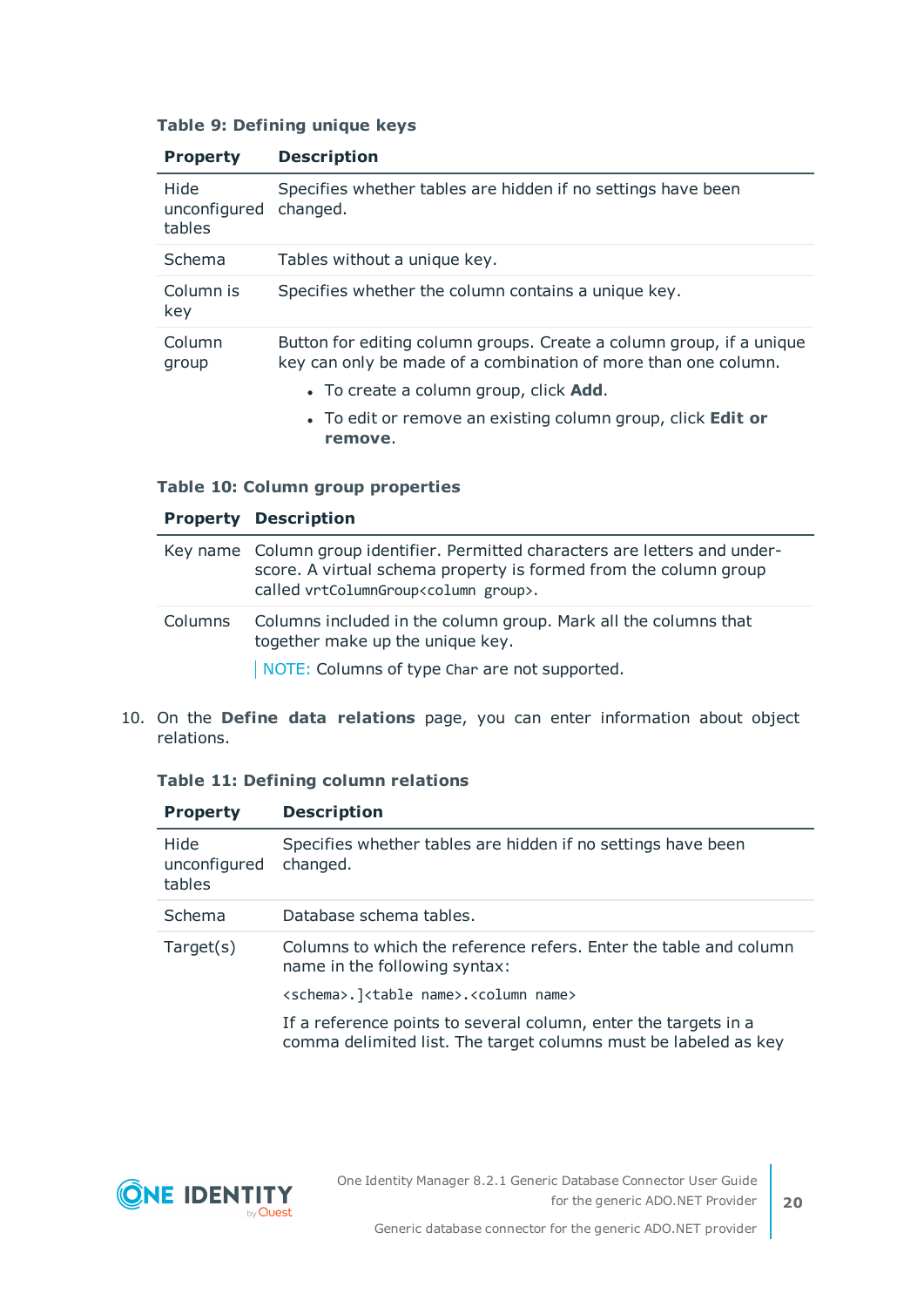| <b>Property</b>                     | <b>Description</b>                                                                                                                                                                      |  |  |
|-------------------------------------|-----------------------------------------------------------------------------------------------------------------------------------------------------------------------------------------|--|--|
|                                     | columns.                                                                                                                                                                                |  |  |
|                                     | $\sqrt{\frac{TIP}{TIP}}$ : You can copy the column name of a referenced column using the <b>Copy fully qualified column names</b> item in the context<br>menu and add this as a target. |  |  |
| Referential<br>integrity<br>enabled | Specifies whether the referential integrity of the data in the target<br>table has been tested.                                                                                         |  |  |

11. On the **Complete schema** page, you can enter additional schema information.

| Table 12: Additional schema information |  |  |  |  |  |
|-----------------------------------------|--|--|--|--|--|
|-----------------------------------------|--|--|--|--|--|

| <b>Property</b>                     | <b>Description</b>                                                                                                                                                                                                                                                                                                                                             |
|-------------------------------------|----------------------------------------------------------------------------------------------------------------------------------------------------------------------------------------------------------------------------------------------------------------------------------------------------------------------------------------------------------------|
| Hide<br>unconfigured<br>tables      | Specifies whether tables are hidden if no settings have been<br>changed.                                                                                                                                                                                                                                                                                       |
| Schema                              | Tables and schemas of the database schema.                                                                                                                                                                                                                                                                                                                     |
| Display<br>value                    | Column used in the display pattern.<br>• To use the column in the display pattern, click Add.                                                                                                                                                                                                                                                                  |
| Preferred<br>key                    | Specifies whether the column is primarily used for object identi-<br>fication. A preferred key can defined, if a table has more than one<br>unique key. Only columns with the <b>String</b> data type can be selected.                                                                                                                                         |
| Contains<br>sensitive<br>data       | Specifies whether the column contains sensitive data.                                                                                                                                                                                                                                                                                                          |
| Revision<br>counter                 | Specifies whether the column contains the revision counter. The<br>data in this column form the comparison value for revision filtering.                                                                                                                                                                                                                       |
| Sort criteria<br>for<br>hierarchies | Specifies whether the value in this column maps the path in an<br>object hierarchy. If this table's objects are sorted by this column, it<br>results in a list sorted in hierarchical order. This makes it possible to<br>resolve object dependencies. Only one column per table can be<br>marked as a sort criterion. An example is the CanonicalName column. |
| Scope<br>reference                  | Specifies whether the column can be used to form the reference<br>scope. Only one column per schema type can be labeled as the<br>reference scope.                                                                                                                                                                                                             |
| Auto fill<br>behavior               | Specifies whether the values entered in the column are identified<br>automatically.                                                                                                                                                                                                                                                                            |



**21**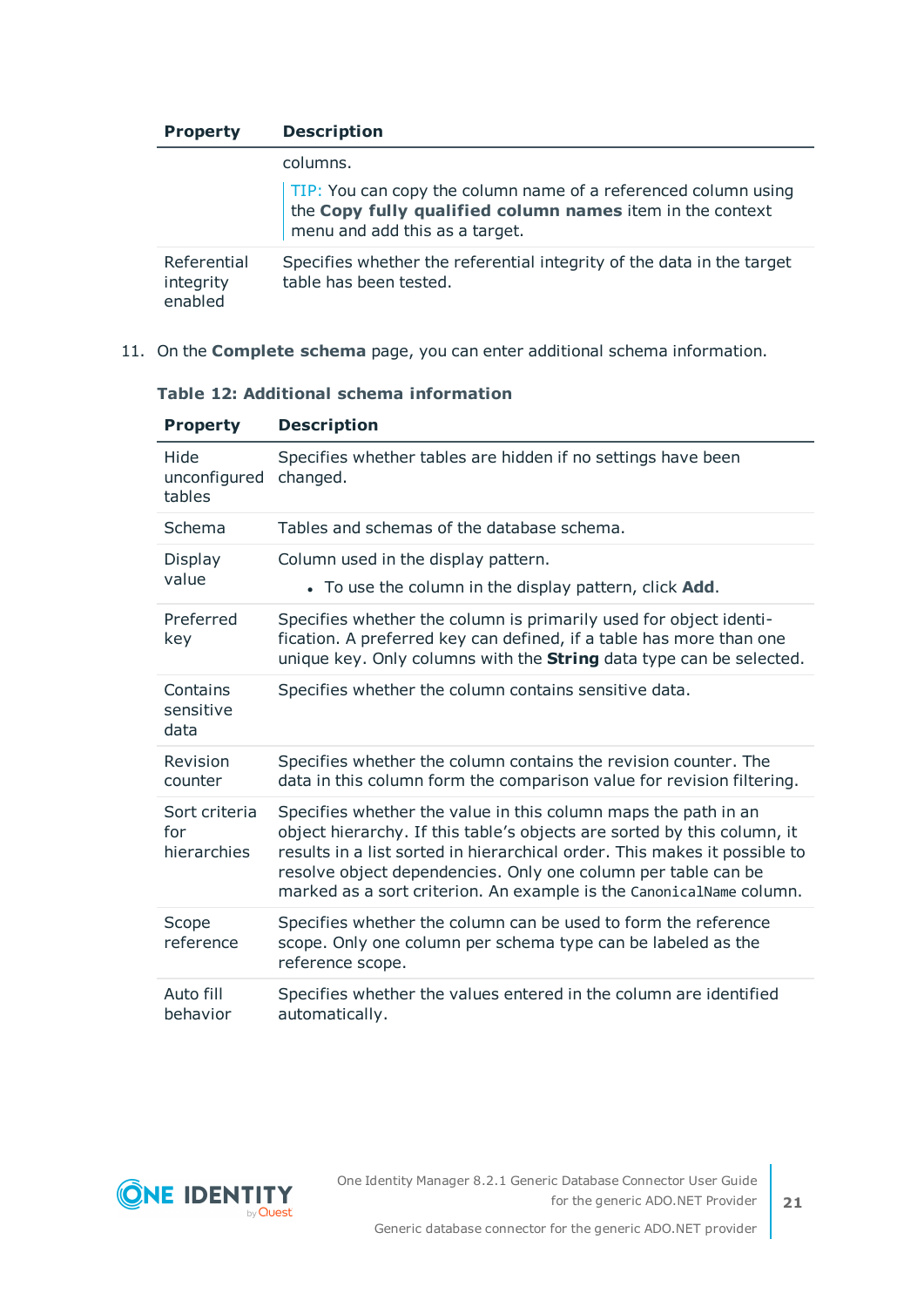#### **Property Description**

Enable compatible null handling Specifies whether a null value in the column is converted to an empty string.

#### **Table 13: Table properties**

| <b>Property</b>            | <b>Description</b>                                                                                                                                                                                                                                                                                                                                                       |
|----------------------------|--------------------------------------------------------------------------------------------------------------------------------------------------------------------------------------------------------------------------------------------------------------------------------------------------------------------------------------------------------------------------|
| <b>Display</b><br>template | Display pattern with which the objects in the Synchronization<br>Editor are displayed. The display pattern is, for example, used in<br>error messages or test result from object matching rules. The<br>display pattern is, for example, used in error messages or in the<br>test results from object matching rules. Enter a display table for<br>each display pattern. |
|                            | To use a solumn in the display pottern solect a solumn and                                                                                                                                                                                                                                                                                                               |

- To use a column in the display pattern, select a column and click **Add**.
- 12. On the **Commit data changes** page, define whether data changes from the One Identity Manager database are transferred to the external database.
	- CAUTION: **The implementation of the data transfer requires competent programming skills. Errors in this implementation can lead to loss of data.**
		- <sup>l</sup> Set **Commit data changes to the target database** to transfer the data.
- 13. Specify how to commit the modifications on the **Commit data modifications** page. Define the operations to run and the sequence of data transfer.

#### *To define a data operation*

- a. Select a strategy.
- b. Select the **Processing** tab and define the processing steps.
- c. Mark a step.
- d. Select the **Script code** tab and create a script that transfers the data.

#### **Table 14: Define data transfer**

|          | <b>Property Description</b><br>Strategy with which the data transfer is created and run. Select the<br>strategy you want use to define how to commit the data. |  |  |
|----------|----------------------------------------------------------------------------------------------------------------------------------------------------------------|--|--|
| Strategy |                                                                                                                                                                |  |  |
|          | • Multiple processing steps: Strategy in which the data is<br>transferred in multiple steps.                                                                   |  |  |
|          | • To delete a configuration, click $\blacksquare$ .                                                                                                            |  |  |
|          | Processing Processing steps to be carried out during the data transfer.                                                                                        |  |  |

| by <b>Quest</b> |              | One Identity Manager 8.2.1 Generic Database Connector User Guide<br><b>ONE IDENTITYIe 15: Define processing steps</b> <sub>or the generic ADO.NET Provider</sub> |  |
|-----------------|--------------|------------------------------------------------------------------------------------------------------------------------------------------------------------------|--|
| <b>Property</b> |              | GeDescription: connector for the generic ADO.NET provider                                                                                                        |  |
|                 | <b>Steps</b> | Sequence in which the objects to be processed are to<br>be transferred.                                                                                          |  |

View View to which the processing step is applied.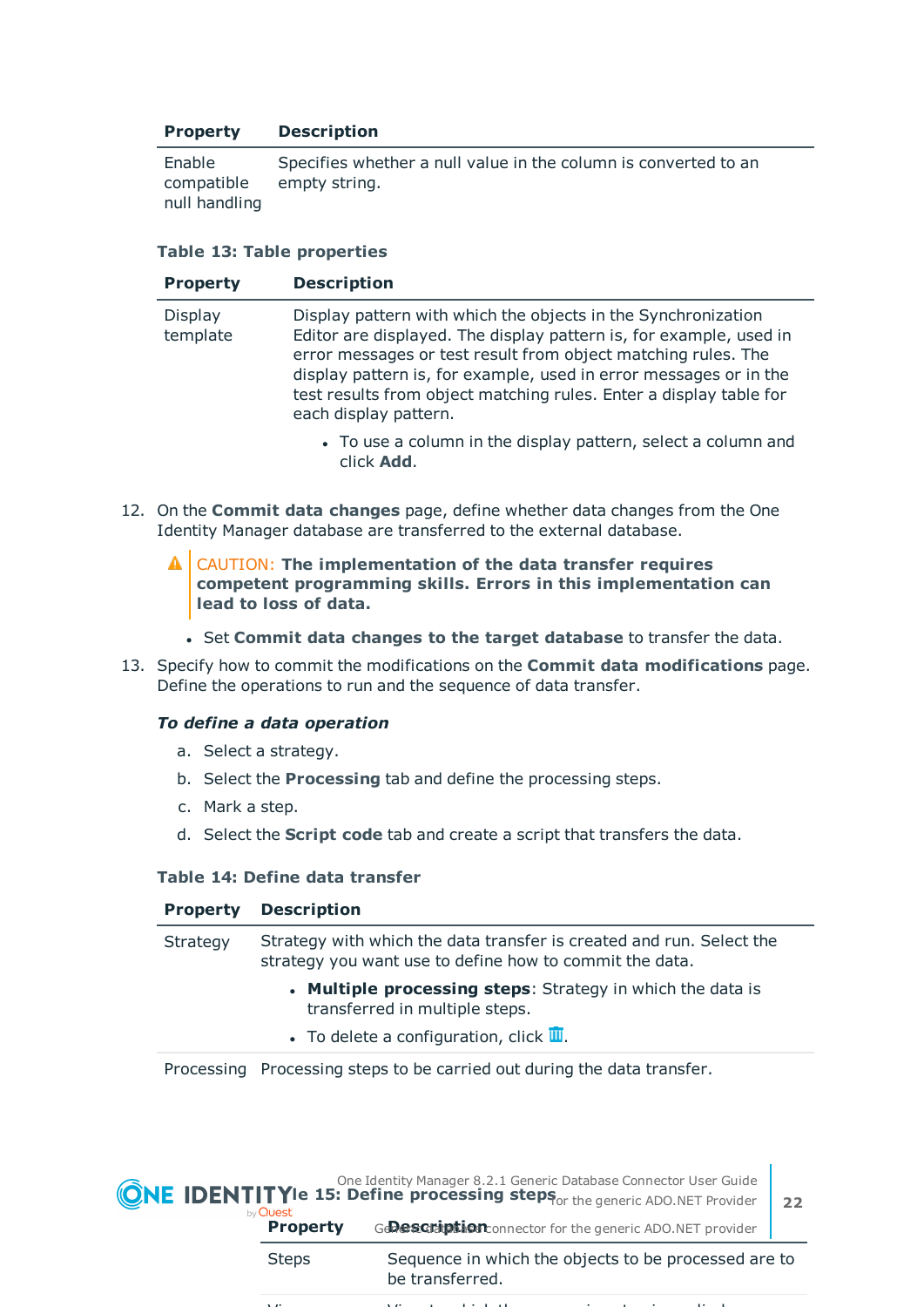#### **Property Description**

|                      | <b>Table 15: Define processing steps</b>                                                                                                                                                                                                                                     |                                                                                   |  |
|----------------------|------------------------------------------------------------------------------------------------------------------------------------------------------------------------------------------------------------------------------------------------------------------------------|-----------------------------------------------------------------------------------|--|
|                      | <b>Property</b>                                                                                                                                                                                                                                                              | <b>Description</b>                                                                |  |
| <b>Steps</b><br>View |                                                                                                                                                                                                                                                                              | Sequence in which the objects to be processed are to<br>be transferred.           |  |
|                      |                                                                                                                                                                                                                                                                              | View to which the processing step is applied.                                     |  |
|                      | Maximum<br>loop count                                                                                                                                                                                                                                                        | Specifies how many times the processing step is run<br>to resolve all references. |  |
| Script<br>code       | Script to be run in the selected step.                                                                                                                                                                                                                                       |                                                                                   |  |
|                      | You can use custom code snippets in the script. The snippets must<br>contain a keyword element with the keyword <b>ADOCommit</b> . For more<br>information about support for writing scripts, see the One Identity<br>Manager Target System Synchronization Reference Guide. |                                                                                   |  |

#### **Related topics**

<span id="page-22-0"></span> $\cdot$  Creating a [synchronization](#page-14-0) project on page 15

### **Updating schemas**

All the schema data (schema types and schema properties) of the target system schema and the One Identity Manager schema are available when you are editing a synchronization project. Only a part of this data is really needed for configuring synchronization. If a synchronization project is finished, the schema is compressed to remove unnecessary data from the synchronization project. This can speed up the loading of the synchronization project. Deleted schema data can be added to the synchronization configuration again at a later point.

If the target system schema or the One Identity Manager schema has changed, these changes must also be added to the synchronization configuration. Then the changes can be added to the schema property mapping.

To include schema data that have been deleted through compression and schema modifications in the synchronization project, update each schema in the synchronization project. This may be necessary if:

- $\bullet$  A schema was changed by:
	- Changes to a target system schema
	- Customizations to the One Identity Manager schema
	- A One Identity Manager update migration
- A schema in the synchronization project was shrunk by:

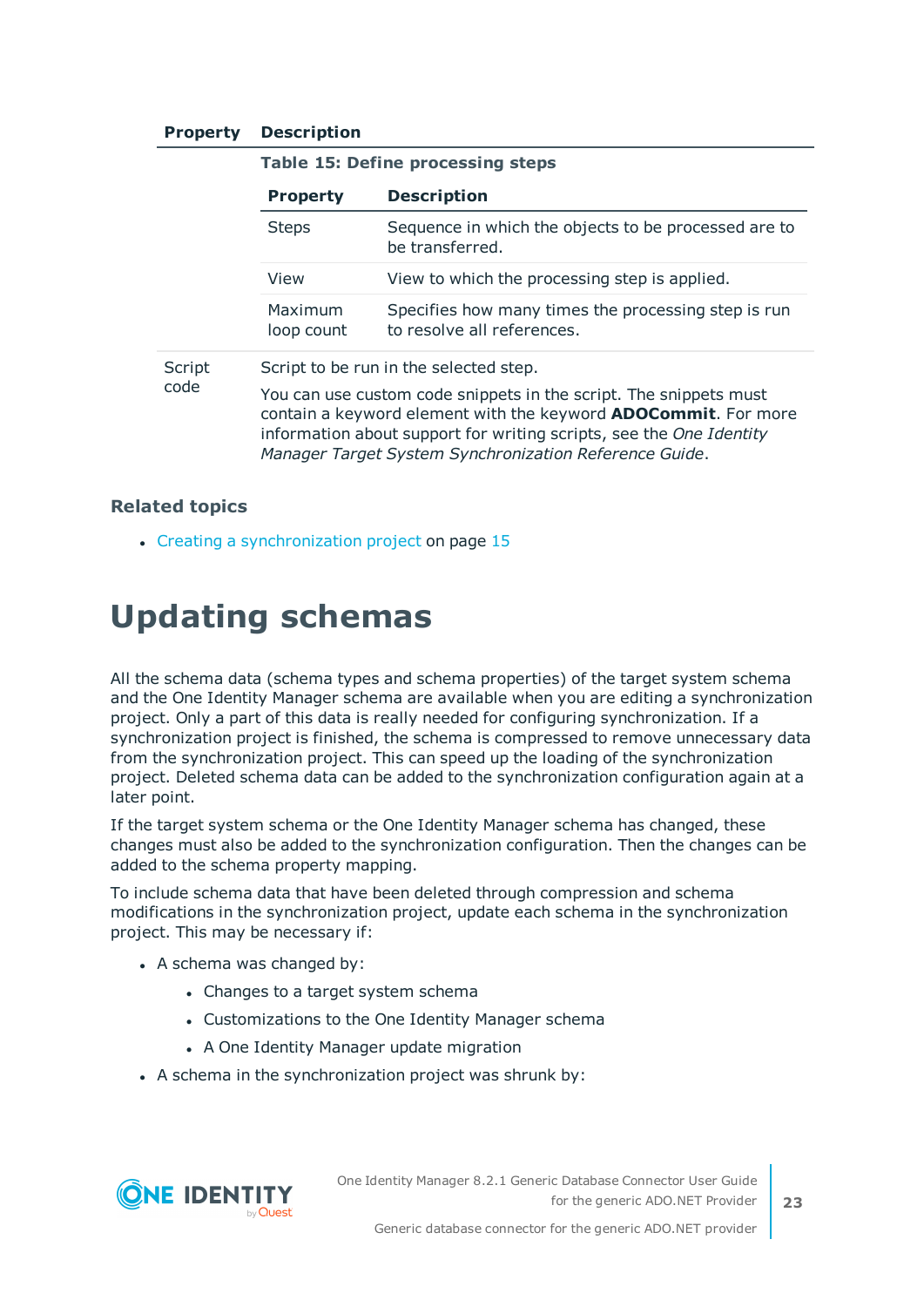- Enabling the synchronization project
- Saving the synchronization project for the first time
- $\bullet$  Compressing a schema

#### *To update a system connection schema*

- 1. In the Synchronization Editor, open the synchronization project.
- 2. Select the **Configuration > Target system** category.
	- OR -

#### Select the **Configuration > One Identity Manager connection** category.

- 3. Select the **General** view and click **Update schema**.
- 4. Confirm the security prompt with **Yes**.

This reloads the schema data.

#### *To edit a mapping*

- 1. In the Synchronization Editor, open the synchronization project.
- 2. Select the **Mappings** category.
- 3. Select a mapping in the navigation view.

Opens the Mapping Editor. For more information about mappings, see the *One Identity Manager Target System Synchronization Reference Guide*.

NOTE: The synchronization is deactivated if the schema of an activated synchronization project is updated. Reactivate the synchronization project to synchronize.

## <span id="page-23-0"></span>**Starting synchronization**

Synchronization is started using scheduled process plans. A scheduled process plan is added once a start up configuration is assigned to a schedule. Use schedules to define running times for synchronization.

NOTE: Synchronization can only be started if the synchronization project is enabled.

To run synchronization regularly, configure, and activate the a schedule. You can also start synchronization manually if there is no active schedule.

IMPORTANT: As long as a synchronization process is running, you must not start another synchronization process for the same target system. This especially applies, if the same synchronization objects would be processed.

If another synchronization process is started with the same start up configuration, the process is stopped and is assigned **Frozen** status. An error message is written to the One Identity Manager Service log file.

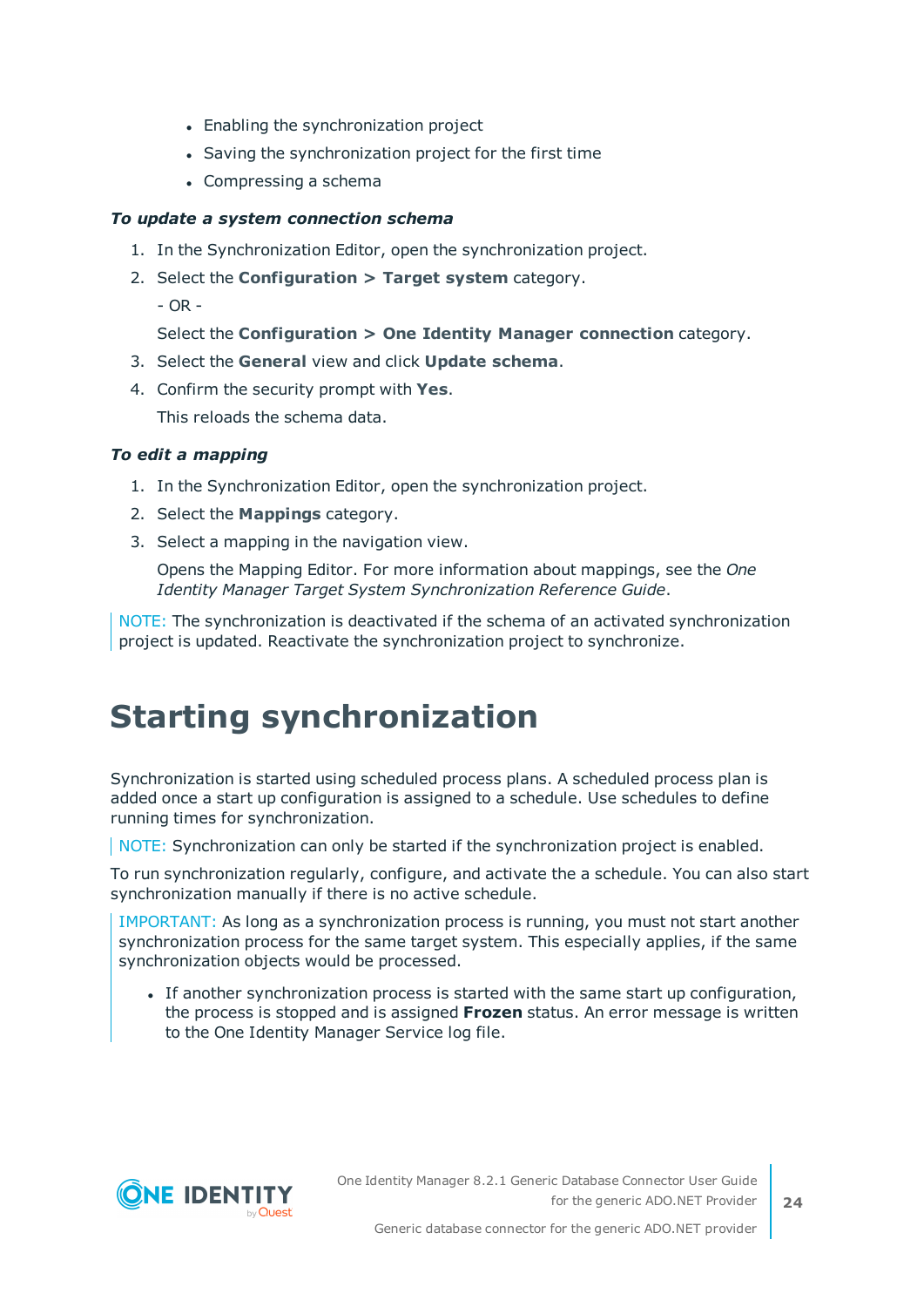- Ensure that start up configurations that are used in start up sequences are not started individually at the same time. Assign start up sequences and start up configurations different schedules.
- Starting another synchronization process with different start up configuration that addresses same target system may lead to synchronization errors or loss of data. Specify One Identity Manager behavior in this case, in the start up configuration.
	- Use the schedule to ensure that the start up configurations are run in sequence.
	- Group start up configurations with the same start up behavior.

If you want to specify the order in which target systems are synchronized, use the start up sequence to run synchronization. In a start up sequence, you can combine start up configurations from different synchronization projects and specify the order in which they are run. For more information about start up sequences, see the *One Identity Manager Target System Synchronization Reference Guide*.

## <span id="page-24-0"></span>**Analyzing synchronization**

Synchronization results are summarized in the synchronization log. You can specify the extent of the synchronization log for each system connection individually. One Identity Manager provides several reports in which the synchronization results are organized under different criteria.

#### *To display a synchronization log*

- 1. In the Synchronization Editor, open the synchronization project.
- 2. Select the **Logs** category.
- 3. Click in the navigation view toolbar.

Logs for all completed synchronization runs are displayed in the navigation view.

4. Select a log by double-clicking it.

An analysis of the synchronization is shown as a report. You can save the report.

Synchronization logs are stored for a fixed length of time.

#### *To modify the retention period for synchronization logs*

<sup>l</sup> In the Designer, enable the **DPR | Journal | LifeTime** configuration parameter and enter the maximum retention period.

## <span id="page-24-1"></span>**Post-processing outstanding objects**

Objects, which do not exist in the target system, can be marked as outstanding in One Identity Manager by synchronizing. This prevents objects being deleted because of an

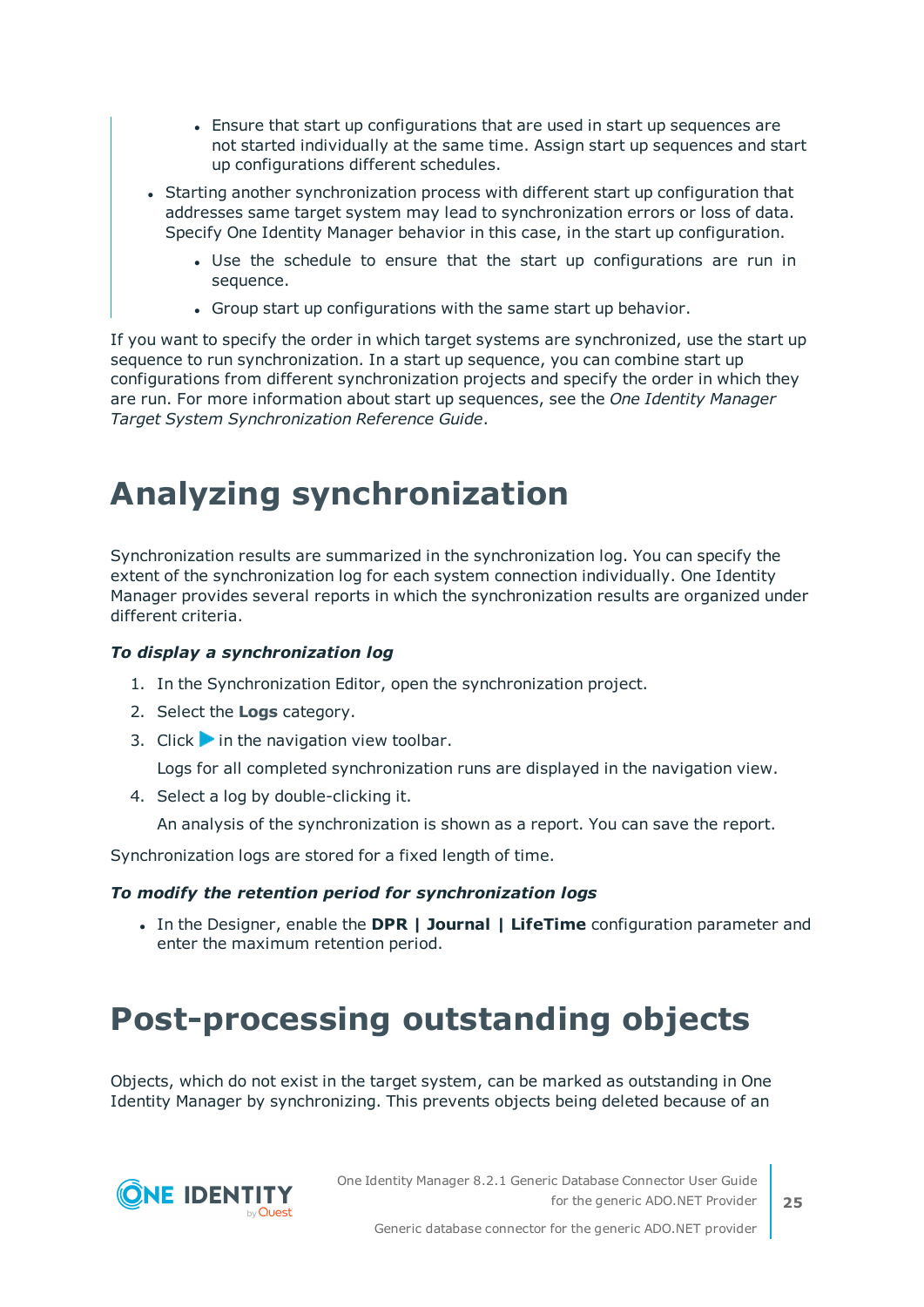incorrect data situation or an incorrect synchronization configuration.

Outstanding objects:

- Cannot be edited in One Identity Manager.
- Are ignored by subsequent synchronizations.
- Are ignored by inheritance calculations.

This means, all memberships and assignments remain intact until the outstanding objects have been processed.

Start target system synchronization to do this.

#### *To allow post-processing of outstanding objects*

• Configure target system synchronization.

For more information, see Configuring target system [synchronization](#page-25-0) on page 26.

#### **Related topics**

- [Post-processing](#page-27-0) outstanding objects on page 28
- Users and permissions for [synchronizing](#page-4-0) on page 5

### <span id="page-25-0"></span>**Configuring target system synchronization**

Create a target system for post-processing outstanding objects. Assign tables you want to be populated by synchronization, to this target system type. Specify the tables for which outstanding objects can be published in the target system during post-processing. Define a process for publishing the objects.

#### *To create a target system type*

- 1. In the Manager, select the **Data Synchronization > Basic configuration data > Target system types** category.
- 2. Click  $\mathbf{r}$  in the result list.
- 3. Edit the target system type main data.
- 4. Save the changes.

Enter the following data for a target system type.

#### **Table 16: main data for a target system type**

|                          | <b>Property Description</b>     |
|--------------------------|---------------------------------|
| Target<br>system<br>type | Target system type description. |



Generic database connector for the generic ADO.NET provider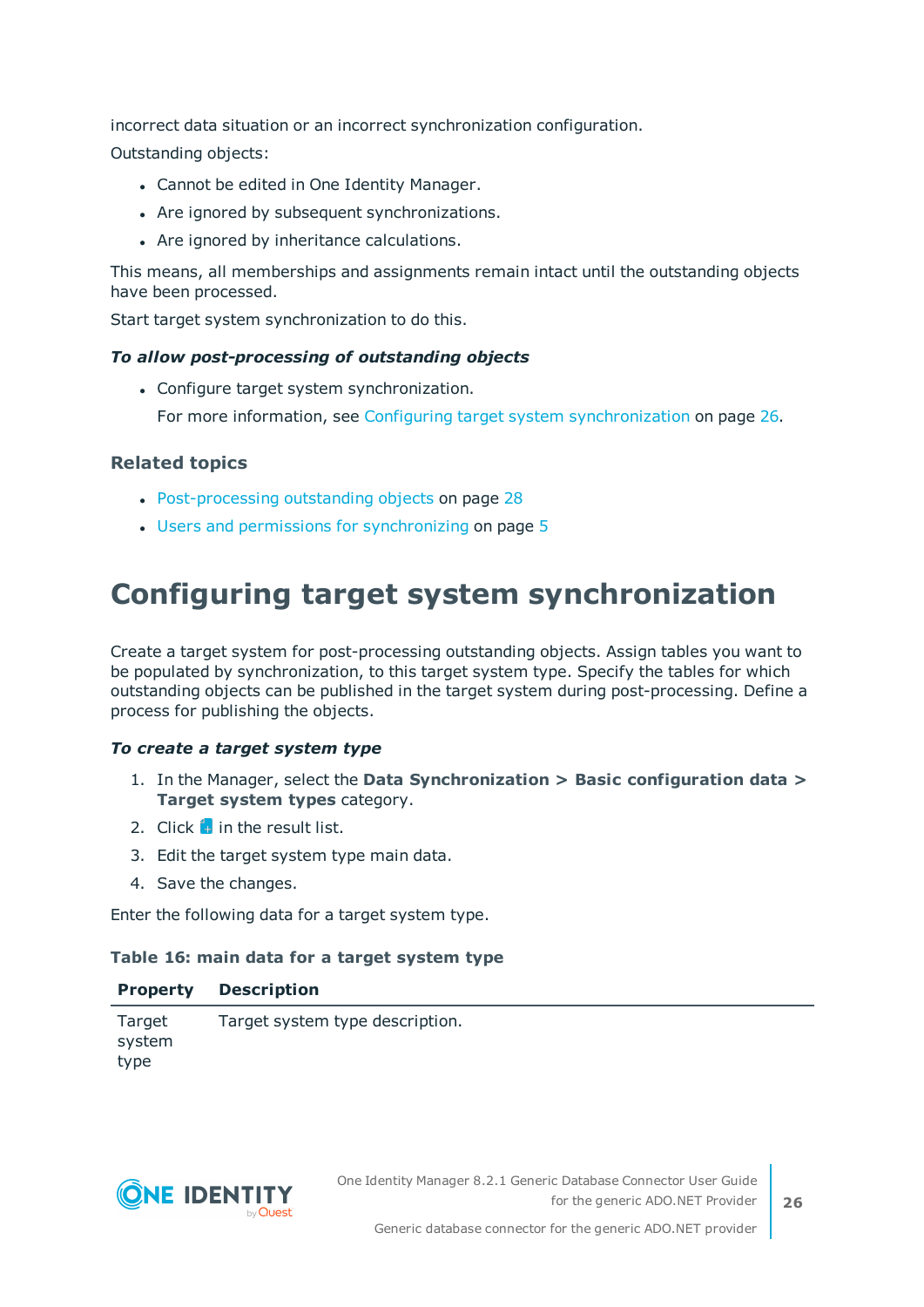#### **Property Description**

|                                      | Description Text field for additional explanation.                                                                                                                                                                               |  |  |
|--------------------------------------|----------------------------------------------------------------------------------------------------------------------------------------------------------------------------------------------------------------------------------|--|--|
| Display<br>name                      | Name of the target system type as displayed in One Identity Manager tools.                                                                                                                                                       |  |  |
| Cross-<br>boundary<br>inheritance    | Specifies how user accounts are assigned to or inherit groups and system<br>entitlements if they belong to different custom target systems.                                                                                      |  |  |
|                                      | • If the option is set, groups and system entitlements can be assigned<br>to user accounts that belong to the same target system or to different<br>target systems. The target systems must have the same target<br>system type. |  |  |
|                                      | For all target systems of a target system type, the settings for the<br><b>User Account Contains Memberships column</b><br>(UNSRootB.UserContainsGroupList) must be identical.                                                   |  |  |
|                                      | • If the option is not set, groups and system entitlements can only be<br>assigned to the same target system.                                                                                                                    |  |  |
|                                      | NOTE: If the option is not set, the target system type is used to simplify<br>grouping of the target systems.                                                                                                                    |  |  |
| Show in<br>compliance<br>rule wizard | Specifies whether the target system type for compliance rule wizard can be<br>selected when rule conditions are being set up.                                                                                                    |  |  |
| Text<br>snippet                      | Text snippets used for linking text in the compliance rule wizard.                                                                                                                                                               |  |  |
|                                      | Alternative List of connector that can process this type of target system.                                                                                                                                                       |  |  |

connectors

#### *To add tables to target system synchronization*

- 1. In the Manager, select the **Data Synchronization > Basic configuration data > Target system types** category.
- 2. In the result list, select the target system type.
- 3. Select the **Assign synchronization tables** task.
- 4. In the pane, assign **custom** tables to the outstanding objects you want to handle.
- 5. Save the changes.
- 6. Select the **Configure tables for publishing** task.
- 7. Select the tables that contain the outstanding objects that can be published in the target system and set the **Publishable** option.
- 8. Save the changes.

NOTE: The connector must have write access to the target system in order to publish outstanding objects that are being post-processed. That means, the **Connection is read-only** option must not be set for the target system connection.



Generic database connector for the generic ADO.NET provider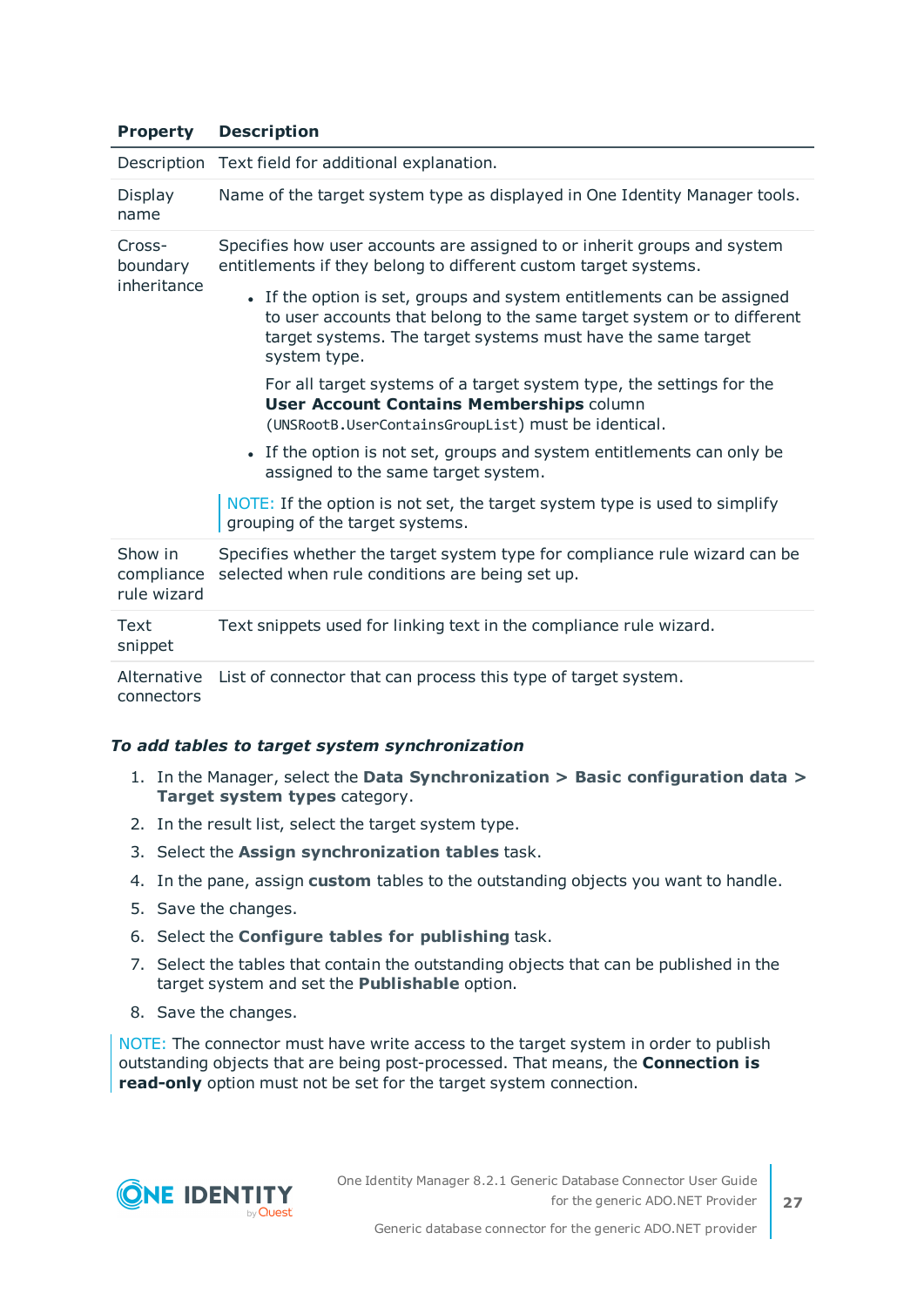#### *To publish outstanding objects*

• For each table for which you want to publish outstanding objects, create a process, which is triggered by the event HandleOutstanding and which runs the provisioning of the objects. Use the AdHocProjection process task of the ProjectorComponent process component.

For more information about defining processes, see the *One Identity Manager Configuration Guide*.

### <span id="page-27-0"></span>**Post-processing outstanding objects**

#### *To post-process outstanding objects*

1. In the Manager, select the **Data synchronization > Target system synchronization: <target system type>** category.

All tables assigned to the target system type are displayed in the navigation view.

2. Select the table whose outstanding objects you want to edit in the navigation view. All objects marked as outstanding are shown on the form.

TIP:

#### *To display object properties of an outstanding object*

- 1. Select the object on the target system synchronization form.
- 2. Open the context menu and click **Show object**.
- 3. Select the objects you want to rework. Multi-select is possible.
- 4. Click on one of the following icons in the form toolbar to run the respective method.

#### **Table 17: Methods for handling outstanding objects**

#### **Icon Method Description**

| Г× | Delete  | The object is immediately deleted from the One Identity Manager<br>database. Deferred deletion is not taken into account.<br>Indirect memberships cannot be deleted. |
|----|---------|----------------------------------------------------------------------------------------------------------------------------------------------------------------------|
| E. | Publish | The object is added to the target system. The <b>Outstanding</b> label<br>is removed from the object.                                                                |
|    |         | This runs a target system specific process that triggers the provi-<br>sioning process for the object.                                                               |
|    |         | Prerequisites:                                                                                                                                                       |
|    |         | • The table containing the object can be published.                                                                                                                  |
|    |         | • The target system connector has write access to the target                                                                                                         |

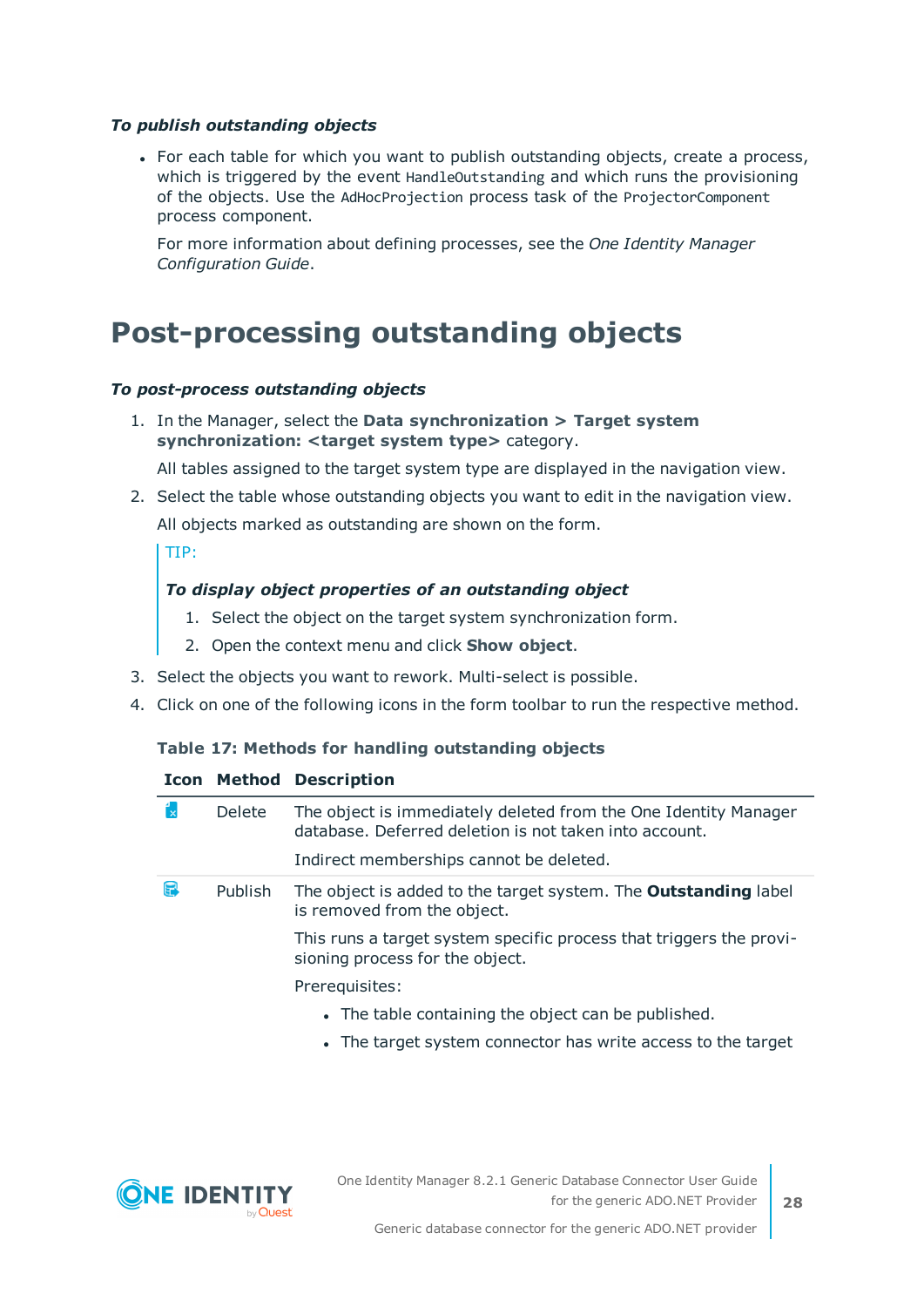#### **Icon Method Description**

system.

• A custom process is set up for provisioning the object.



5. Confirm the security prompt with **Yes**.

NOTE: By default, the selected objects are processed in parallel, which speeds up the selected method. If an error occurs during processing, the action is stopped and all changes are discarded.

Bulk processing of objects must be disabled if errors are to be localized, which means the objects are processed sequentially. Failed objects are named in the error message. All changes that were made up until the error occurred are saved.

#### *To disable bulk processing*

. Disable the  $\Box$  icon in the form's toolbar.

#### **Related topics**

- Configuring target system [synchronization](#page-25-0) on page 26
- Users and permissions for [synchronizing](#page-4-0) on page 5

## <span id="page-28-0"></span>**Configuring the provisioning of memberships**

During provisioning of modified memberships, changes made in the target system may be overwritten. This behavior can occur under the following conditions:

• Memberships are saved as an object property in list form in the target system.

Examples: List of user accounts in the Member property of a group - OR - List of profiles in the MemberOf property of a user account

- Memberships can be modified in either of the connected systems.
- A provisioning workflow and provisioning processes are set up.

If one membership in One Identity Manager changes, by default, the complete list of members is transferred to the target system. Therefore, memberships that were previously added to the target system are removed in the process and previously deleted memberships are added again.

To prevent this, provisioning can be configured such that only the modified membership is provisioned in the target system. The corresponding behavior is configured separately for each assignment table.

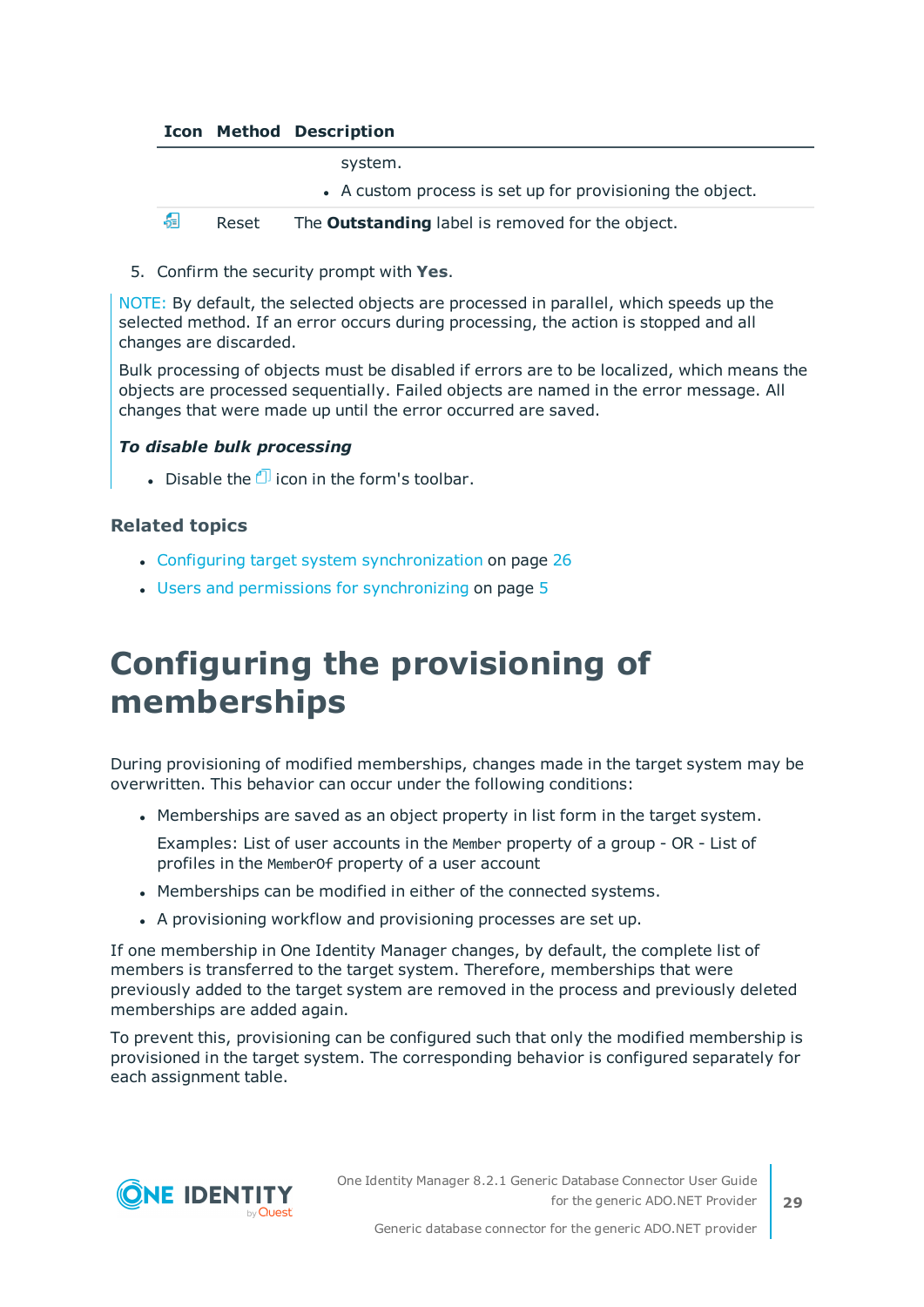#### *To allow separate provisioning of memberships*

- 1. In the Manager, select the **Data Synchronization > Basic configuration data > Target system types** category.
- 2. In the result list, select the target system type.
- 3. Select the **Configure tables for publishing** task.
- 4. Select the assignment tables that you want to set up for single provisioning. Multiselect is possible.
- 5. Click **Merge mode**.

NOTE:

- This option can only be enabled for assignment tables that have a base table with a XDateSubItem column.
- Assignment tables that are grouped together in a virtual schema property in the mapping must be marked identically.

Example: ADSAccountInADSGroup, ADSGroupInADSGroup, and ADSMachineInADSGroup

6. Save the changes.

For each assignment table labeled like this, the changes made in One Identity Manager are saved in a separate table. Therefore, only newly added and deleted assignments are processed. During modification provisioning, the members list in the target system is compared to the entries in this table. This means that only modified memberships are provisioned and not the entire members list.

NOTE: The complete members list is updated by synchronization. During this process, objects with changes but incomplete provisioning are not handled. These objects are logged in the synchronization log.

You can restrict single provisioning of memberships with a condition. Once merge mode has been disabled for a table, the condition is deleted. Tables that have had the condition deleted or edited are marked with the following icon:  $\mathbb{E}$ . You can restore the original condition at any time.

#### *To restore the original condition*

- 1. Select the auxiliary table for which you want to restore the condition.
- 2. Right-click on the selected row and select the **Restore original values** context menu item.
- 3. Save the changes.

NOTE: To create the reference to the added or deleted assignments in the condition, use the i table alias.

Example of a condition on the UNSAccountBInUNSGroupB assignment table:

exists (select top 1 1 from UNSGroupB g where g.UID\_UNSGroupB = i.UID\_UNSGroupB and <limiting condition>)

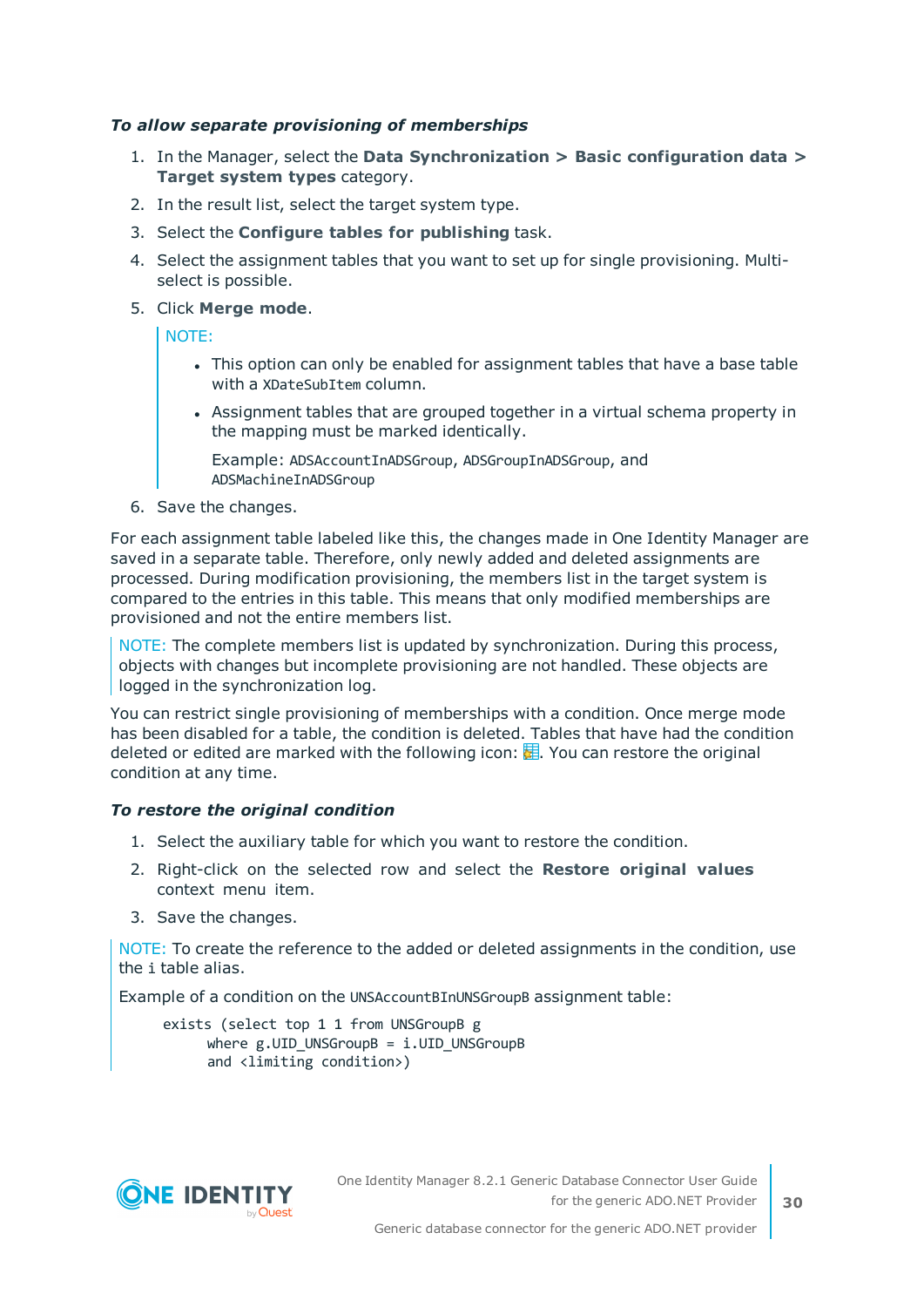For more information about provisioning memberships, see the .*One Identity Manager Target System Synchronization Reference Guide*

## <span id="page-30-0"></span>**Configuring single object synchronization**

Changes made to individual objects in the target system can be immediately applied in the One Identity Manager database without having to start a full synchronization of the target system environment. Individual objects can only be synchronized if the object is already present in the One Identity Manager database. The changes are applied to the mapped object properties. If the object is no longer present in the target system, then it is deleted from the One Identity Manager database.

#### **Prerequisites**

- A synchronization step exists that can import the changes to the changed object into One Identity Manager.
- The table that contains the changed object is assigned to a target system type.
- The path to the base object of the synchronization is defined for the table that contains the changed object.

Specify the tables that you want to synchronize using single object synchronization and configure single object synchronization for these tables. For more information, see the *One Identity Manager Target System Synchronization Reference Guide*, section *Include custom tables in the synchronization*.

#### *To define the path to the base object for synchronization for a table*

- 1. In the Manager, select the **Data Synchronization > Basic configuration data > Target system types** category.
- 2. In the result list, select the target system type.
- 3. Select the **Assign synchronization tables** task.
- 4. In the **Add assignments** pane, assign the table for which you want to use single object synchronization.
- 5. Save the changes.
- 6. Select the **Configure tables for publishing** task.
- 7. Select the table and enter the **Root object path**.
	- If a concrete base object is defined for the target system, enter the path to the base object in the ObjectWalker notation of the VI.DB.

Example: FK(UID GAPCustomer).XObjectKey



Generic database connector for the generic ADO.NET provider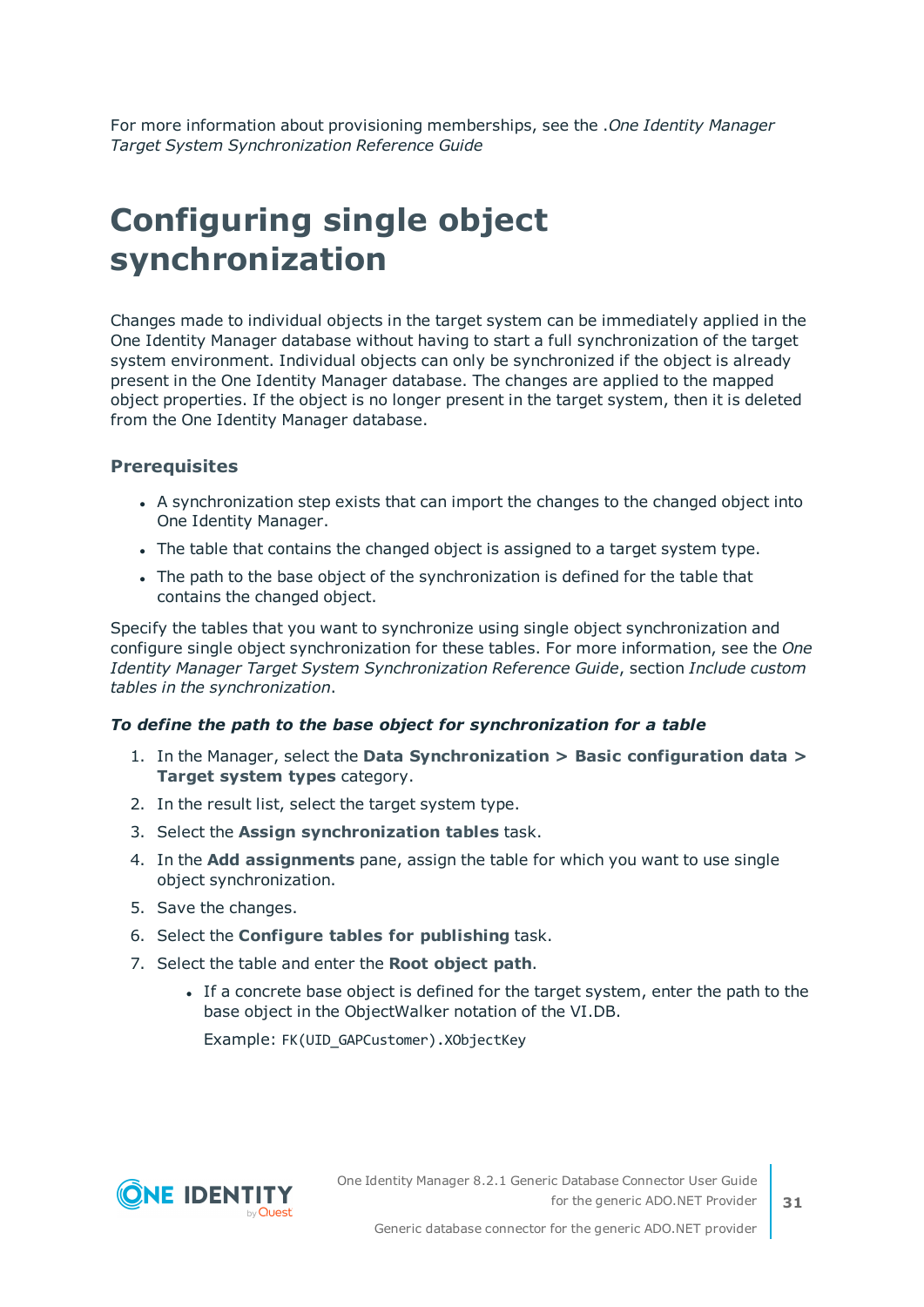• If no concrete base object is defined for the target system, enter the XObjectKey of the base table.

Example: <Key><T>DialogTable</T><P>RMB-T-Org</P></Key>

<span id="page-31-0"></span>8. Save the changes.

## **Ignoring data error in synchronization**

By default, objects with incorrect data are not synchronized. For example, a user account is not loaded in the One Identity Manager database if, in the user account table, the formatting script of a column contains an email address detects invalid data. These objects can be synchronized once the data has been corrected. In certain situations, however, it might be necessary to synchronize objects like these and ignore the data properties that have errors. This synchronization behavior can be configured in One Identity Manager.

#### *To ignoring data errors during synchronization in One Identity Manager*

- 1. In the Synchronization Editor, open the synchronization project.
- 2. Select the **Configuration > One Identity Manager connection** category.
- 3. In the **General** view, click **Edit connection**.

This starts the system connection wizard.

4. On the **Additional options** page, enable **Try to ignore data errors**.

This option is only effective if **Continue on error** is set in the synchronization workflow.

Default columns, such as primary keys, UID columns, or mandatory input columns cannot be ignored.

5. Save the changes.

IMPORTANT: If this option is set, One Identity Manager tries to ignore commit errors that could be related to data errors in a single column. This causes the data changed in the affected column to be discarded and the object is subsequently saved again. This effects performance and leads to loss of data.

Only set this option in the exceptional circumstance of not being able to correct the data before synchronization.

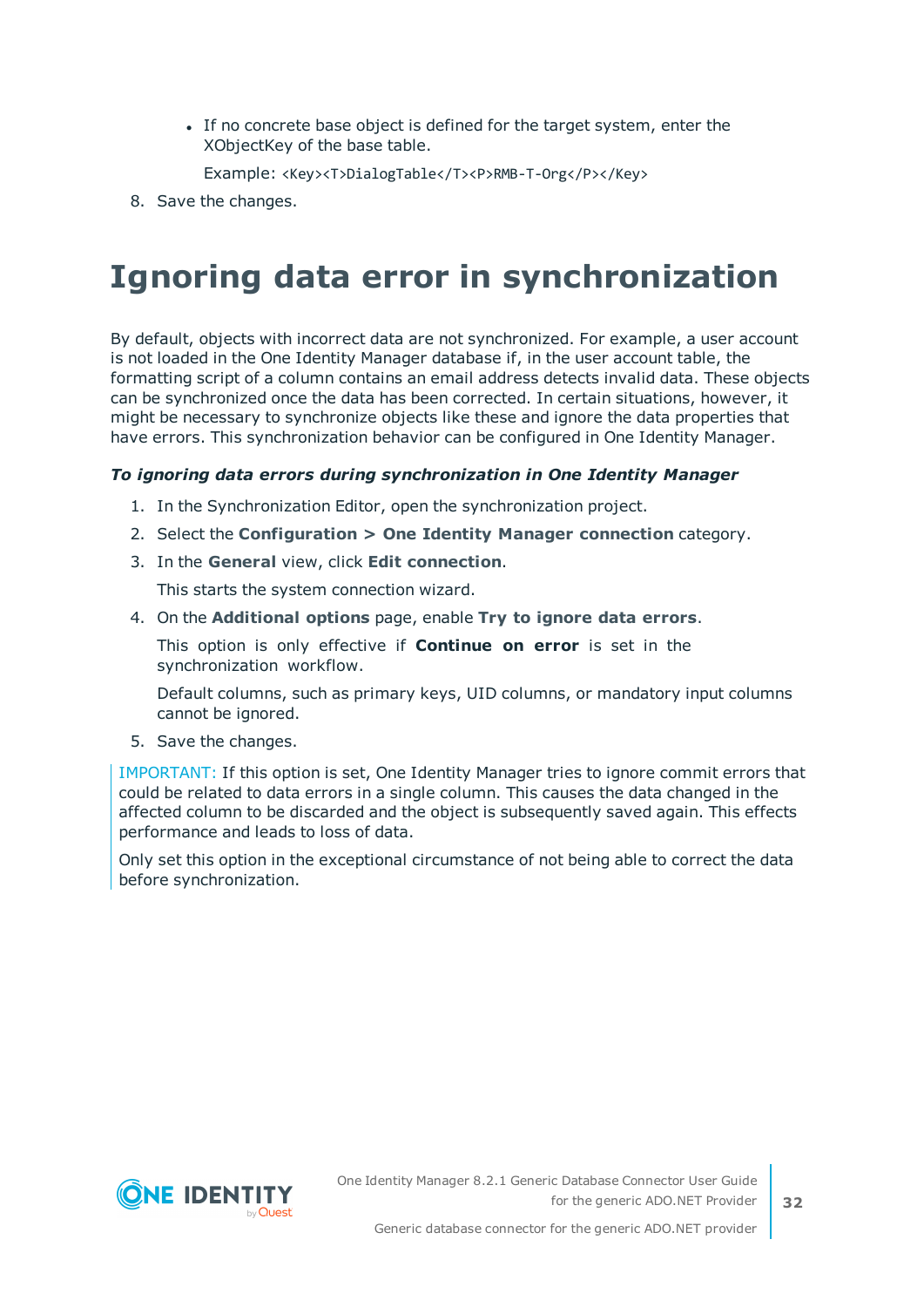# **Troubleshooting**

<span id="page-32-0"></span>For detailed information about correcting errors during synchronization of object hierarchies, see the .*One Identity Manager Target System Synchronization Reference Guide*

## <span id="page-32-1"></span>**Help for analyzing synchronization issues**

You can generate a report for analyzing problems that arise during synchronization, inadequate performance for example. The report contains information such as:

- Consistency check results
- Revision filter settings
- Scope applied
- Analysis of the data store
- Object access times in the One Identity Manager database and in the target system

#### *To generate a synchronization analysis report*

- 1. In the Synchronization Editor, open the synchronization project.
- 2. Select the **Help > Generate synchronization analysis report** menu item and click **Yes** in the security prompt.

The report may take a few minutes to generate. It is displayed in a separate window.

3. Print the report or save it in one of the available output formats.

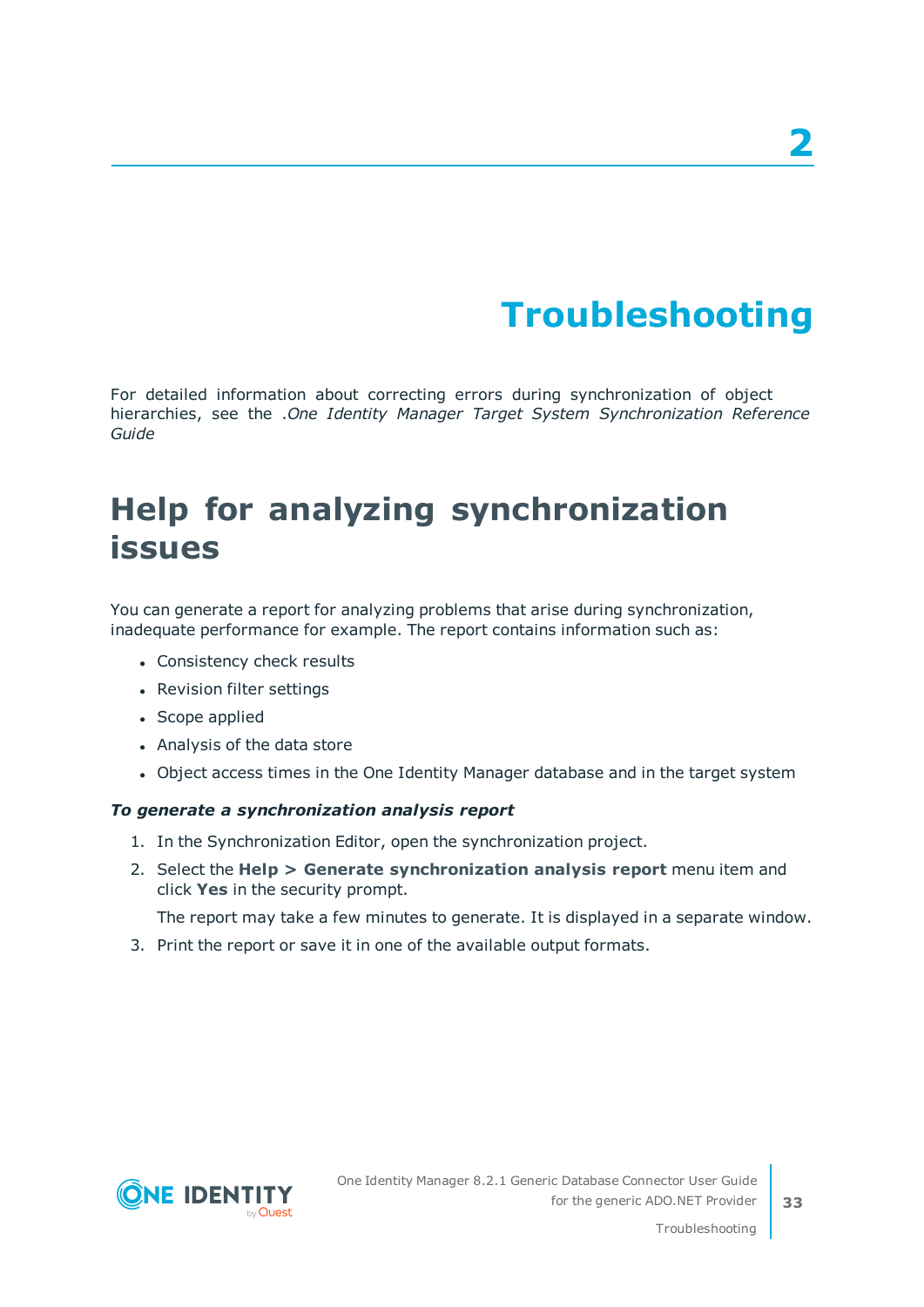<span id="page-33-0"></span>One Identity solutions eliminate the complexities and time-consuming processes often required to govern identities, manage privileged accounts and control access. Our solutions enhance business agility while addressing your IAM challenges with on-premises, cloud and hybrid environments.

## <span id="page-33-1"></span>**Contacting us**

For sales and other inquiries, such as licensing, support, and renewals, visit <https://www.oneidentity.com/company/contact-us.aspx>.

## <span id="page-33-2"></span>**Technical support resources**

Technical support is available to One Identity customers with a valid maintenance contract and customers who have trial versions. You can access the Support Portal at [https://support.oneidentity.com/.](https://support.oneidentity.com/)

The Support Portal provides self-help tools you can use to solve problems quickly and independently, 24 hours a day, 365 days a year. The Support Portal enables you to:

- Submit and manage a Service Request
- View Knowledge Base articles
- Sign up for product notifications
- Download software and technical documentation
- View how-to videos at [www.YouTube.com/OneIdentity](http://www.youtube.com/OneIdentity)
- Engage in community discussions
- Chat with support engineers online
- View services to assist you with your product



About us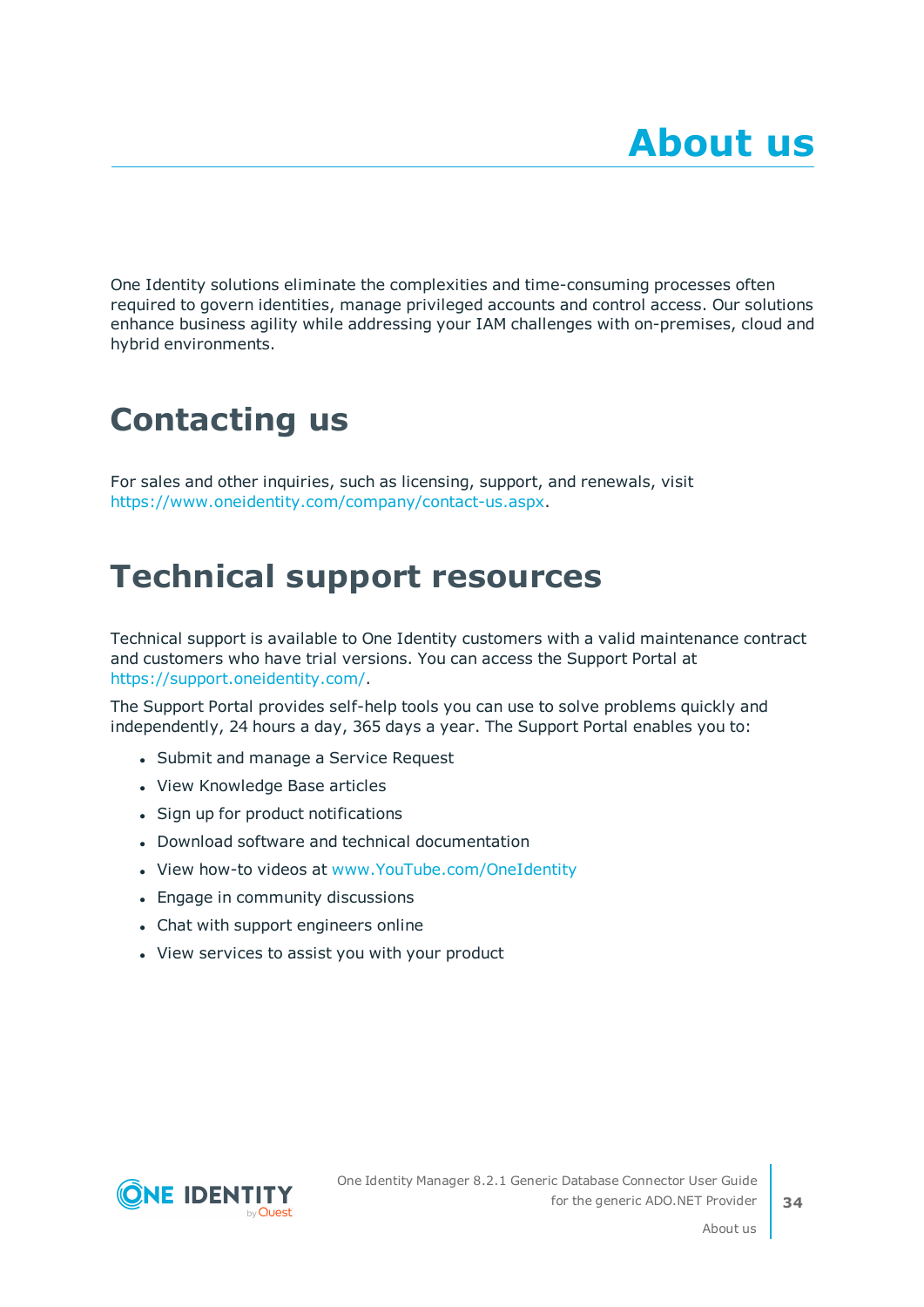# **Index**

### <span id="page-34-0"></span>**A**

ADO.NET provider [4](#page-3-0) application role [5](#page-4-0) application role for synchronization [9](#page-8-0)

### **B**

base object [13](#page-12-0), [31](#page-30-0)

### **D**

database connector generic [4](#page-3-0)

### **J**

Job server edit [10](#page-9-0)

### **M**

membership modify provisioning [29](#page-28-0)

### **O**

object delete immediately [28](#page-27-0) outstanding [25](#page-24-1), [28](#page-27-0) publish [28](#page-27-0) outstanding object [25](#page-24-1)

### **P**

provisioning members list [29](#page-28-0)

### **R**

remote connection server [13](#page-12-0)

### **S**

schema changes [23](#page-22-0) shrink [23](#page-22-0) update [23](#page-22-0) single object synchronization [31](#page-30-0) synchronization start [24](#page-23-0) synchronization analysis report [33](#page-32-1) synchronization configuration [13](#page-12-0), [15](#page-14-0) synchronization log [25](#page-24-0) synchronization server [13](#page-12-0) configure [10](#page-9-0) install [10](#page-9-0) Job server [10](#page-9-0)

### **T**

target system synchronization table to assign [26](#page-25-0) target system type [26](#page-25-0)



One Identity Manager 8.2.1 Generic Database Connector User Guide for the generic ADO.NET Provider

Index